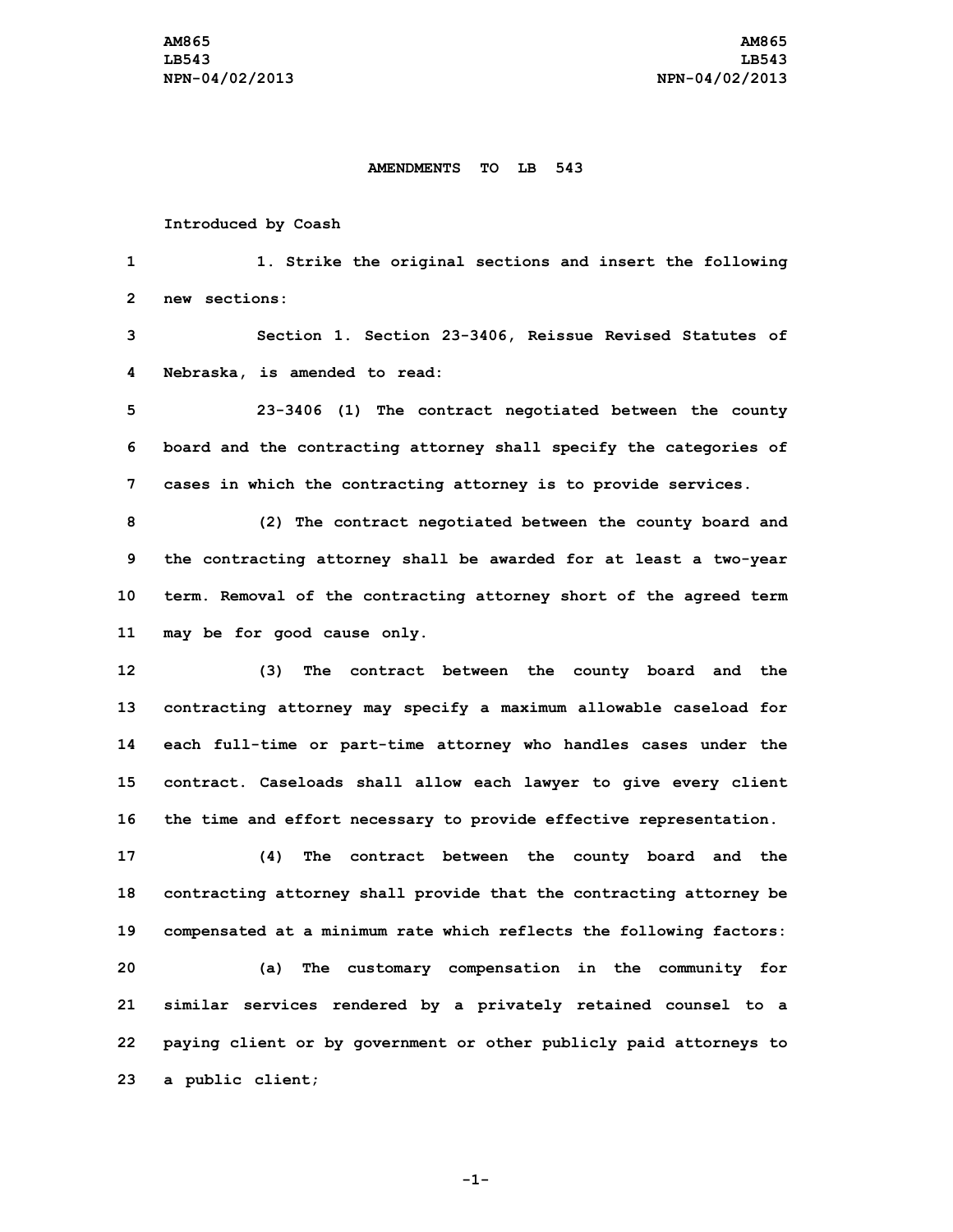**1 (b) The time and labor required to be spent by the 2 attorney; and**

**3 (c) The degree of professional ability, skill, and 4 experience called for and exercised in the performance of the 5 services.**

 **(5) The contract between the county board and the contracting attorney shall provide that the contracting attorney may decline to represent clients with no reduction in compensation if the contracting attorney is assigned more cases which require an extraordinary amount of time and preparation than the contracting attorney can competently handle.**

 **(6) The contract between the contracting attorney and the county board shall provide that the contracting attorney shall receive at least ten hours of continuing legal education annually in the area of criminal law. The contract between the county board and the contracting attorney shall provide funds for the continuing legal education of the contracting attorney in the area of criminal 18 law.**

 **(7) The contract between the county board and the contracting attorney shall require that the contracting attorney provide legal counsel to all clients in <sup>a</sup> professional, skilled manner consistent with minimum standards set forth by the American Bar Association and the Canons of Ethics for Attorneys in the State of Nebraska. The contract between the county board and the contracting attorney shall provide that the contracting attorney shall be available to eligible defendants upon their request, or the request of someone acting on their behalf, at any time the**

**-2-**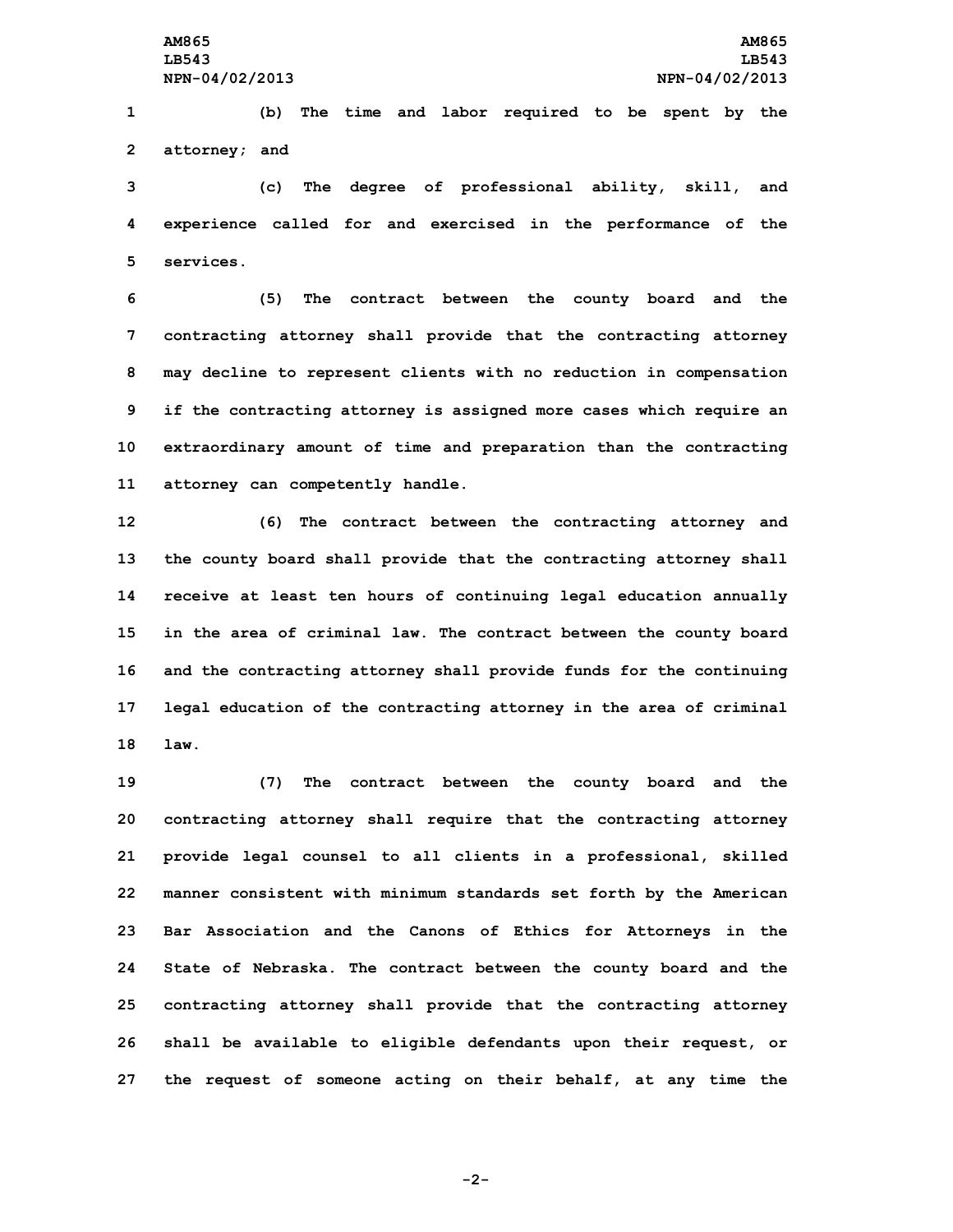**1 Constitution of the United States or the Constitution of Nebraska 2 requires the appointment of counsel.**

 **(8) The contract between the county board and the contracting attorney shall provide for reasonable compensation over and above the normal contract price for cases which require an extraordinary amount of time and preparation. , including capital 7 cases.**

**8 Sec. 2. Section 24-1106, Reissue Revised Statutes of 9 Nebraska, is amended to read:**

 **24-1106 (1) In cases which were appealable to the Supreme Court before September 6, 1991, the appeal, if taken, shall be to the Court of Appeals except in capital cases, cases in which life imprisonment without possibility of parole has been imposed, and cases involving the constitutionality of <sup>a</sup> statute.**

 **(2) Any party to <sup>a</sup> case appealed to the Court of Appeals may file <sup>a</sup> petition in the Supreme Court to bypass the review by the Court of Appeals and for direct review by the Supreme Court. The procedure and time for filing the petition shall be as provided by rules of the Supreme Court. In deciding whether to grant the petition, the Supreme Court may consider one or more of the following factors:**

**22 (a) Whether the case involves <sup>a</sup> question of first 23 impression or presents <sup>a</sup> novel legal question;**

**24 (b) Whether the case involves <sup>a</sup> question of state or 25 federal constitutional interpretation;**

**26 (c) Whether the case raises <sup>a</sup> question of law regarding 27 the validity of <sup>a</sup> statute;**

**-3-**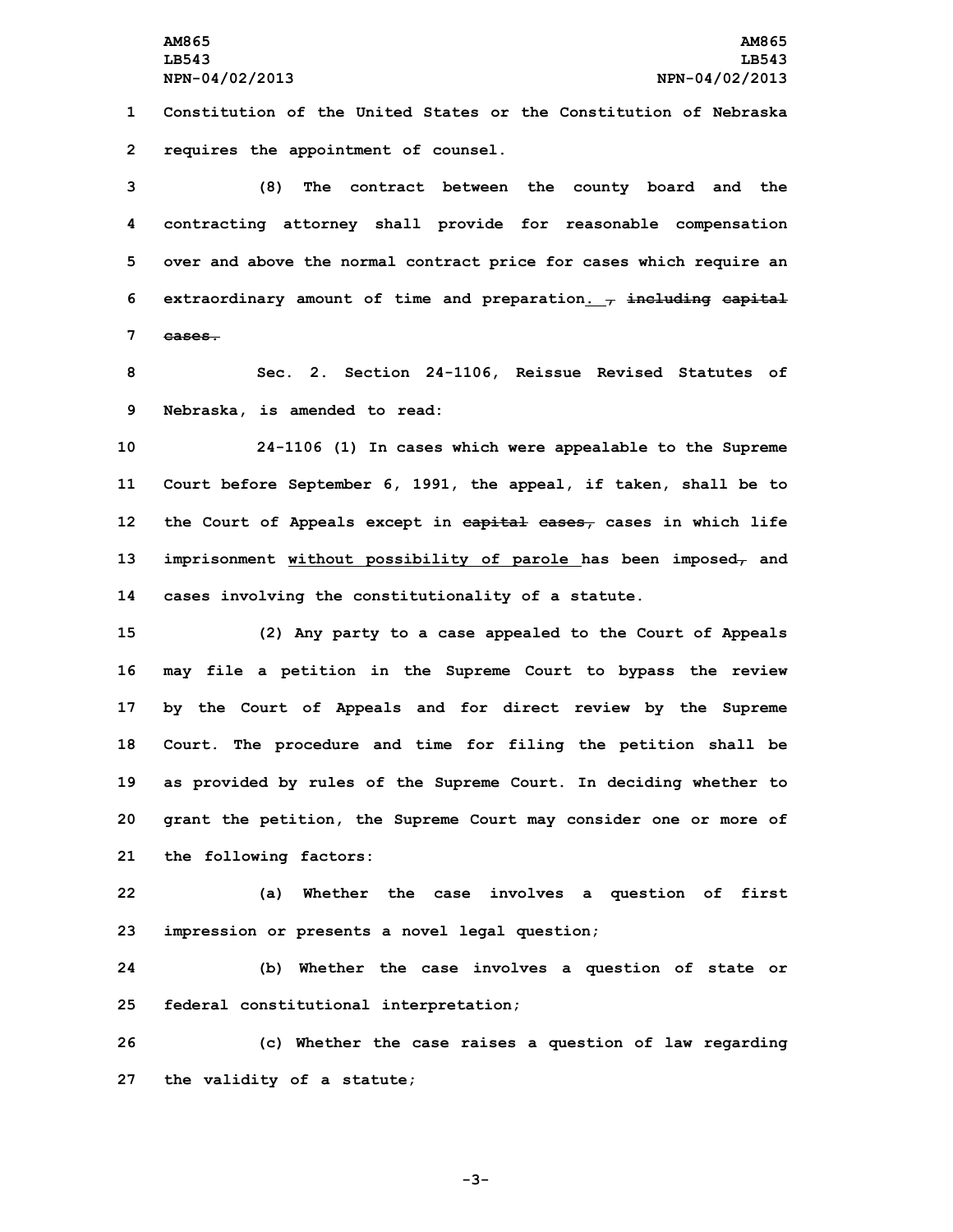**1 (d) Whether the case involves issues upon which there is 2 an inconsistency in the decisions of the Court of Appeals or of the 3 Supreme Court; and**

**4 (e) Whether the case is one of significant public 5 interest.**

**6 When <sup>a</sup> petition for direct review is granted, the case 7 shall be docketed for hearing before the Supreme Court.**

 **(3) The Supreme Court shall by rule provide for the removal of <sup>a</sup> case from the Court of Appeals to the Supreme Court for decision by the Supreme Court at any time before <sup>a</sup> final decision has been made on the case by the Court of Appeals. The removal may be on the recommendation of the Court of Appeals or on motion of the Supreme Court. Cases may be removed from the Court of Appeals for decision by the Supreme Court for any one or more of the reasons set forth in subsection (2) of this section or in order to regulate the caseload existing in either the Court of Appeals or the Supreme Court. The Chief Judge of the Court of Appeals and the Chief Justice of the Supreme Court shall regularly inform each other of the number and nature of cases docketed in the respective 20 court.**

**21 Sec. 3. Section 25-1140.09, Reissue Revised Statutes of 22 Nebraska, is amended to read:**

 **25-1140.09 On the application of the county attorney or any party to <sup>a</sup> suit in which <sup>a</sup> record of the proceedings has been made, upon receipt of the notice provided in section 29-2525, or upon the filing of <sup>a</sup> praecipe for <sup>a</sup> bill of exceptions by an appealing party in the office of the clerk of the district court**

**-4-**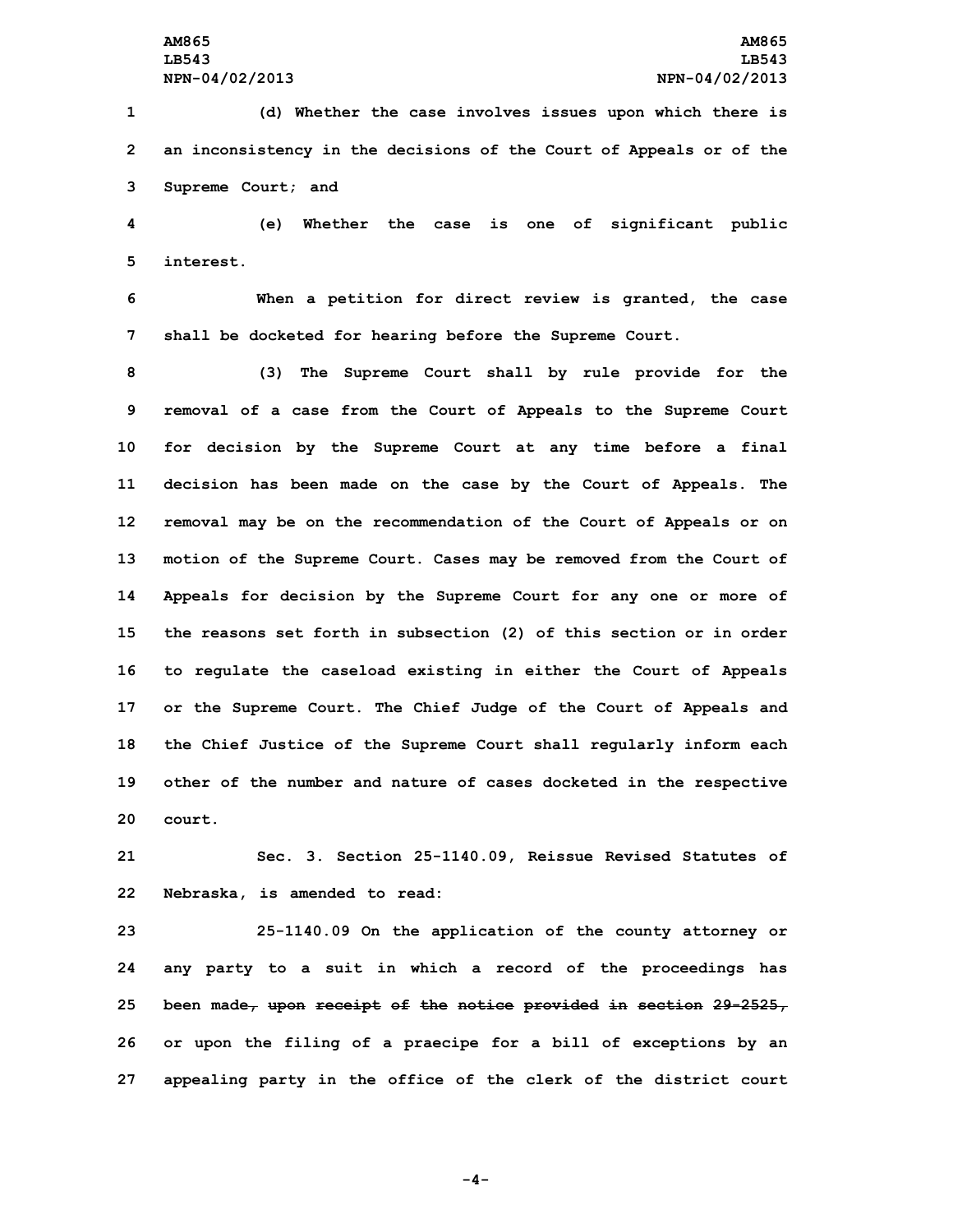**as provided in section 25-1140, the court reporter shall prepare <sup>a</sup> transcribed copy of the proceedings so recorded or any part thereof. The reporter shall be entitled to receive, in addition to his or her salary, <sup>a</sup> per-page fee as prescribed by the Supreme Court for the original copy and each additional copy, to be paid by the party requesting the same except as otherwise provided in this 7 section.**

 **When the transcribed copy of the proceedings is required by the county attorney, the fee therefor shall be paid by the county in the same manner as other claims are paid. When the defendant in <sup>a</sup> criminal case, after conviction, makes an affidavit that he or she is unable by reason of his or her poverty to pay for such copy, the court or judge thereof may, by order endorsed on such affidavit, direct delivery of such transcribed copy to such defendant, and the fee shall be paid by the county in the same manner as other claims are allowed and paid. When such copy is prepared in any criminal case in which the sentence adjudged is capital, the fees therefor shall be paid by the county in the same manner as other claims are allowed or paid.**

 **The fee for preparation of <sup>a</sup> bill of exceptions and the procedure for preparation, settlement, signature, allowance, certification, filing, and amendment of <sup>a</sup> bill of exceptions shall be regulated and governed by rules of practice prescribed by the Supreme Court. The fee paid shall be taxed, by the clerk of the district court, to the party against whom the judgment or decree is rendered except as otherwise ordered by the presiding district 27 judge.**

**-5-**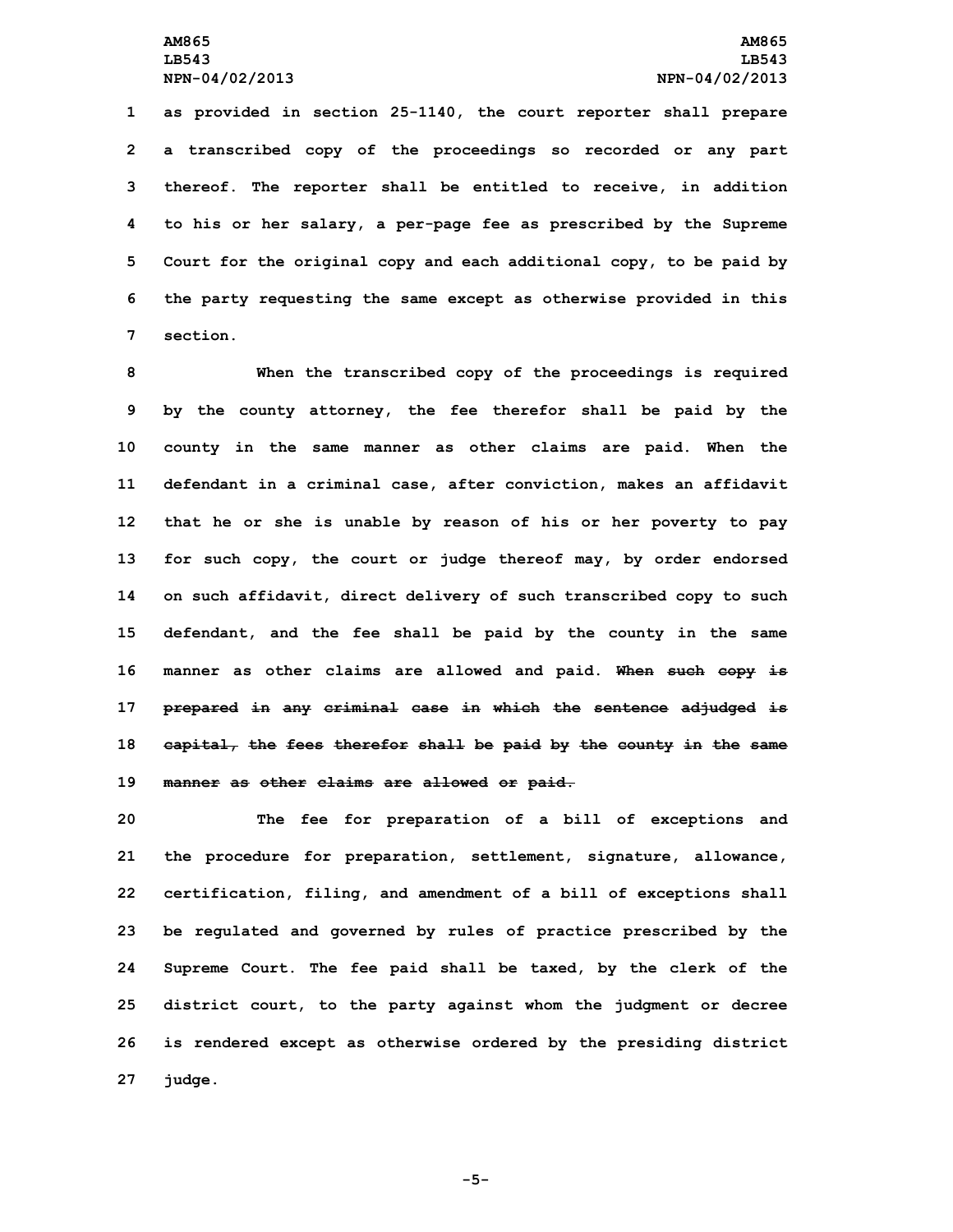**AM865 AM865 LB543 LB543 NPN-04/02/2013 NPN-04/02/2013 Sec. 4. Section 28-104, Reissue Revised Statutes of Nebraska, is amended to read: 28-104 The terms offense and crime are synonymous as used in this code and mean <sup>a</sup> violation of, or conduct defined by, any statute for which <sup>a</sup> fine, or imprisonment, or death may be imposed. Sec. 5. Section 28-105, Revised Statutes Cumulative Supplement, 2012, is amended to read: 28-105 (1) For purposes of the Nebraska Criminal Code and any statute passed by the Legislature after the date of passage of the code, felonies are divided into nine eight classes which are distinguished from one another by the following penalties which are authorized upon conviction: Class <sup>I</sup> felony Death Class IA felony Life imprisonment Class IA felony Life imprisonment without possibility of parole Class IB felony Maximum — life imprisonment Minimum — twenty years imprisonment Class IC felony Maximum — fifty years imprisonment Mandatory minimum — five years imprisonment Class ID felony Maximum — fifty years imprisonment Mandatory minimum — three years imprisonment Class II felony Maximum — fifty years imprisonment Minimum — one year imprisonment Class III felony Maximum — twenty years imprisonment, or twenty-five thousand dollars fine, or both Minimum — one year imprisonment**

**27 Class IIIA felony Maximum — five years imprisonment, or**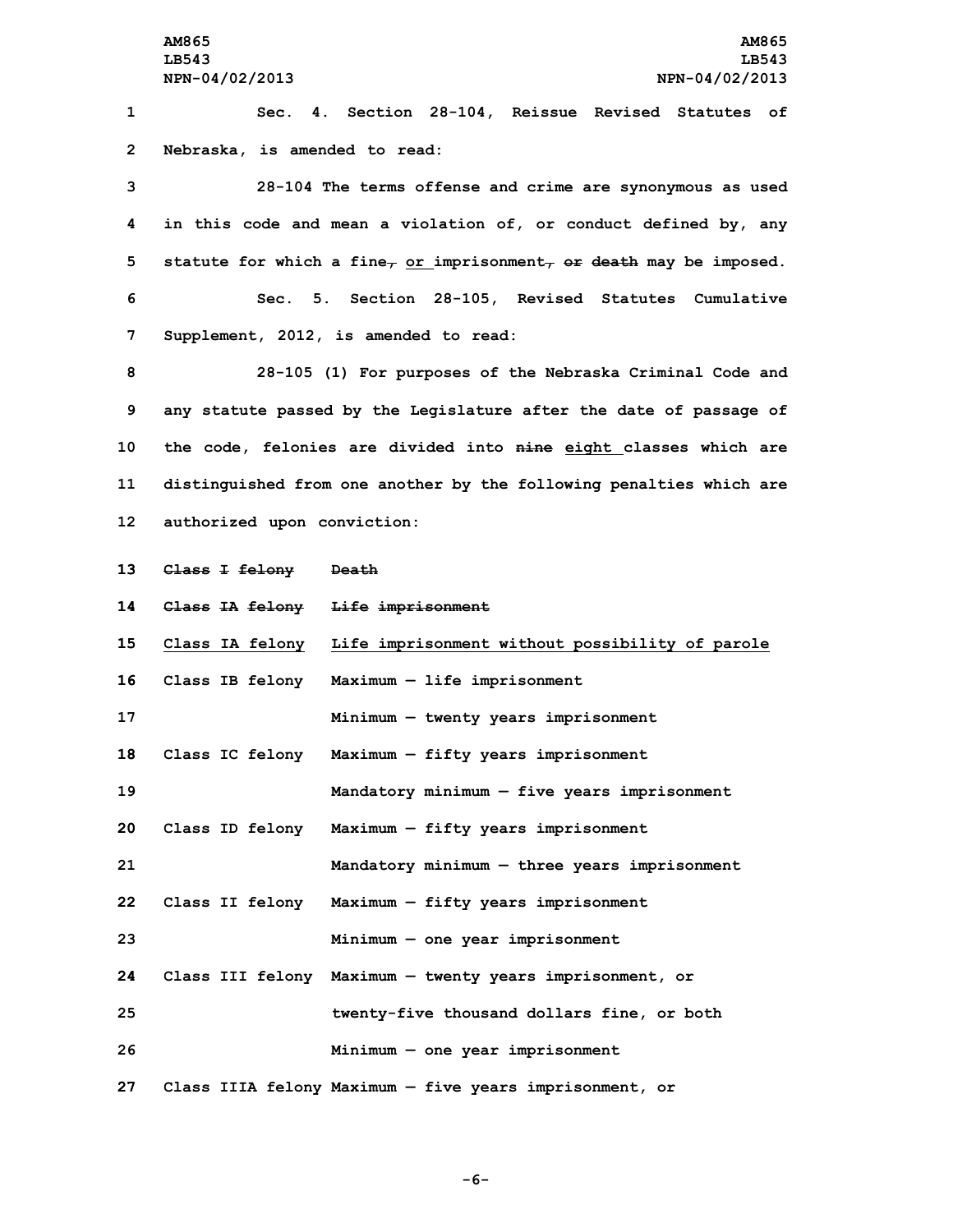**AM865 AM865 LB543 LB543 NPN-04/02/2013 NPN-04/02/2013**

 **ten thousand dollars fine, or both Minimum — none Class IV felony Maximum — five years imprisonment, or ten thousand dollars fine, or both Minimum — none (2) (2)(a) All sentences of imprisonment for Class IA, IB, IC, ID, II, and III felonies and sentences of one year or more for Class IIIA and IV felonies shall be served in institutions under the jurisdiction of the Department of Correctional Services. (b) Sentences of less than one year shall be served in the county jail except as provided in this subsection. If the department certifies that it has programs and facilities available for persons sentenced to terms of less than one year, the court may order that any sentence of six months or more be served in any institution under the jurisdiction of the department. Any such certification shall be given by the department to the State Court Administrator, who shall forward copies thereof to each judge having jurisdiction to sentence in felony cases. (3) Nothing in this section shall limit the authority granted in sections 29-2221 and 29-2222 to increase sentences for habitual criminals. (4) <sup>A</sup> person convicted of <sup>a</sup> felony for which <sup>a</sup> mandatory**

**24 Sec. 6. Section 28-303, Reissue Revised Statutes of 25 Nebraska, is amended to read:**

**23 minimum sentence is prescribed shall not be eligible for probation.**

**26 28-303 <sup>A</sup> person commits murder in the first degree if 27 he or she kills another person (1) purposely and with deliberate**

**-7-**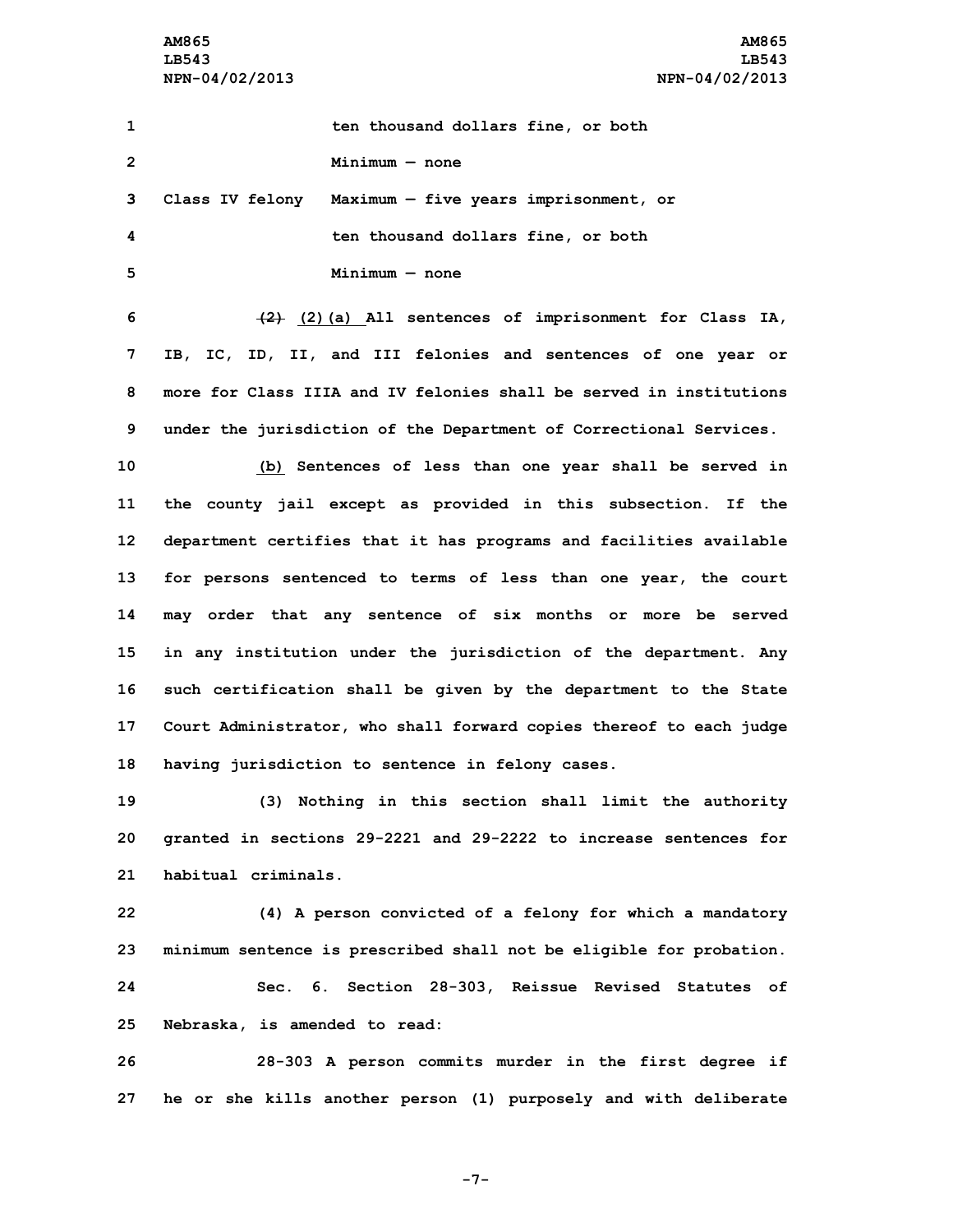**and premeditated malice, or (2) in the perpetration of or attempt to perpetrate any sexual assault in the first degree, arson, robbery, kidnapping, hijacking of any public or private means of transportation, or burglary, or (3) by administering poison or causing the same to be done. Murder in the first degree is <sup>a</sup> Class IA felony. ; or if by willful and corrupt perjury or subornation of the same he or she purposely procures the conviction and execution of any innocent person. The determination of whether murder in the first degree shall be punished as <sup>a</sup> Class <sup>I</sup> or Class IA felony shall be made pursuant to sections 29-2519 to 29-2524.**

**11 Sec. 7. Section 29-1602, Reissue Revised Statutes of 12 Nebraska, is amended to read:**

 **29-1602 All informations shall be filed in the court having jurisdiction of the offense specified therein, in the informations, by the prosecuting attorney of the proper county as informant. The prosecuting attorney shall subscribe his or her name thereto and endorse thereon the names of the witnesses known to him or her at the time of filing. After the information has been filed, the prosecuting attorney shall endorse on the information the names of such other witnesses as shall then be known to him or her as the court in its discretion may prescribe. , except that if <sup>a</sup> notice of aggravation is contained in the information as provided in section 29-1603, the prosecuting attorney may endorse additional witnesses at any time up to and including the thirtieth day prior to the trial of guilt.**

**26 Sec. 8. Section 29-1603, Revised Statutes Cumulative 27 Supplement, 2012, is amended to read:**

**-8-**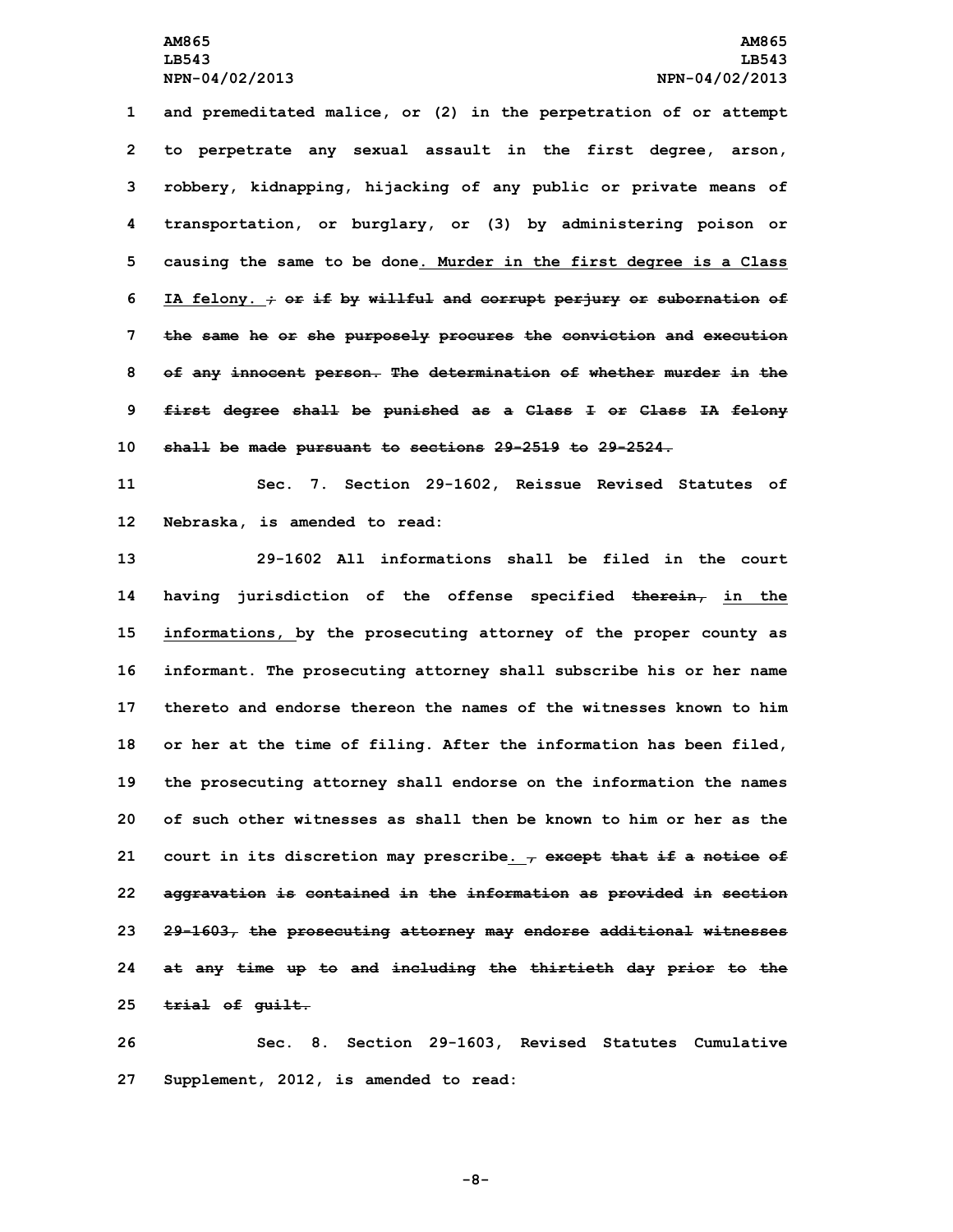**29-1603 (1) All informations shall be in writing and signed by the county attorney, complainant, or some other person, and the offenses charged therein in the informations shall be stated with the same fullness and precision in matters of substance as is required in indictments in like cases.**

 **(2)(a) Any information charging <sup>a</sup> violation of section 28-303 and in which the death penalty is sought shall contain <sup>a</sup> notice of aggravation which alleges one or more aggravating circumstances, as such aggravating circumstances are provided in section 29-2523. The notice of aggravation shall be filed as provided in section 29-1602. It shall constitute sufficient notice to describe the alleged aggravating circumstances in the language provided in section 29-2523.**

**14 (b) The state shall be permitted to add to or amend <sup>a</sup> 15 notice of aggravation at any time up to and including the thirtieth 16 day prior to the trial of guilt.**

**17 (c) The existence or contents of <sup>a</sup> notice of aggravation 18 shall not be disclosed to the jury until after the verdict is 19 rendered in the trial of guilt.**

 **(3) (2) Different offenses and different degrees of the same offense may be joined in one information, in all cases in which the same might by different counts be joined in one indictment; and in all cases <sup>a</sup> defendant or defendants shall have the same right, as to proceedings therein, as the defendant or defendants would have if prosecuted for the same offense upon indictment.**

**27 Sec. 9. Section 29-1822, Reissue Revised Statutes of**

**-9-**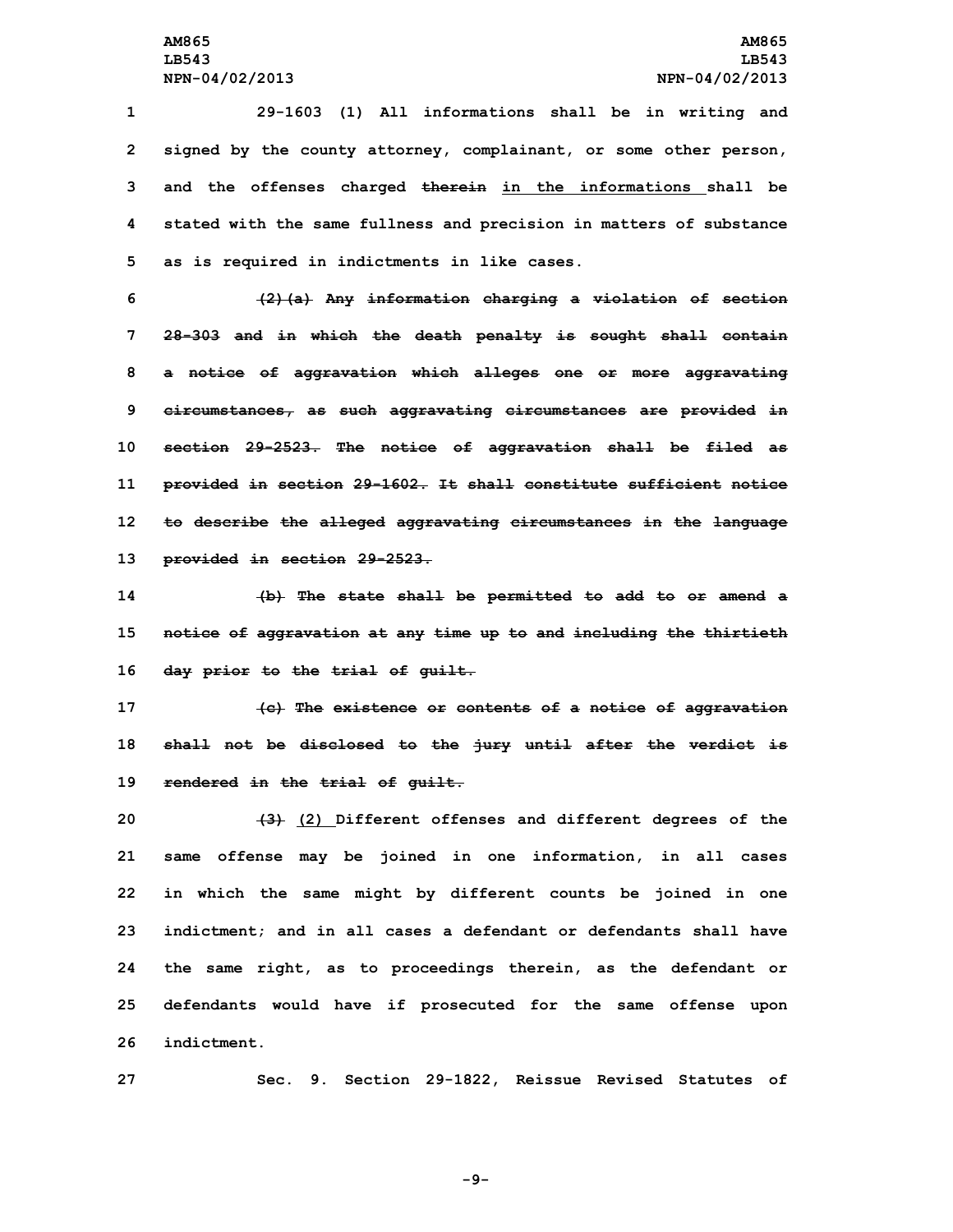**AM865 AM865 LB543 LB543 NPN-04/02/2013 NPN-04/02/2013**

**1 Nebraska, is amended to read:**

 **29-1822 <sup>A</sup> person who becomes mentally incompetent after the commission of a crime or misdemeanor shall not be tried for the offense during the continuance of the incompetency. If, after the verdict of guilty and before judgment is pronounced, such person becomes mentally incompetent, then no judgment shall be given while such incompetency shall continue; and if, after judgment and before execution of the sentence, such person shall become mentally incompetent, then in case the punishment be capital, the execution thereof shall be stayed until the recovery of such person from the incompetency. continues.**

**12 Sec. 10. Section 29-2004, Reissue Revised Statutes of 13 Nebraska, is amended to read:**

 **29-2004 (1) All parties may stipulate that the jury may be selected up to thirty-one days prior to the date of trial. The stipulation must be unanimous among all parties and evidenced by <sup>a</sup> joint stipulation to the county court.**

 **(2) In all cases, except as may be otherwise expressly provided, the accused shall be tried by <sup>a</sup> jury drawn, summoned, and impaneled according to provisions of the code of civil procedure, except that whenever in the opinion of the court the trial is likely to be <sup>a</sup> protracted one, the court may, immediately after the jury is impaneled and sworn, direct the calling of one or two additional jurors, to be known as alternate jurors. Such jurors shall be drawn from the same source and in the same manner, and have the same qualifications as regular jurors, and be subject to examination and challenge as such jurors, except that each party**

**-10-**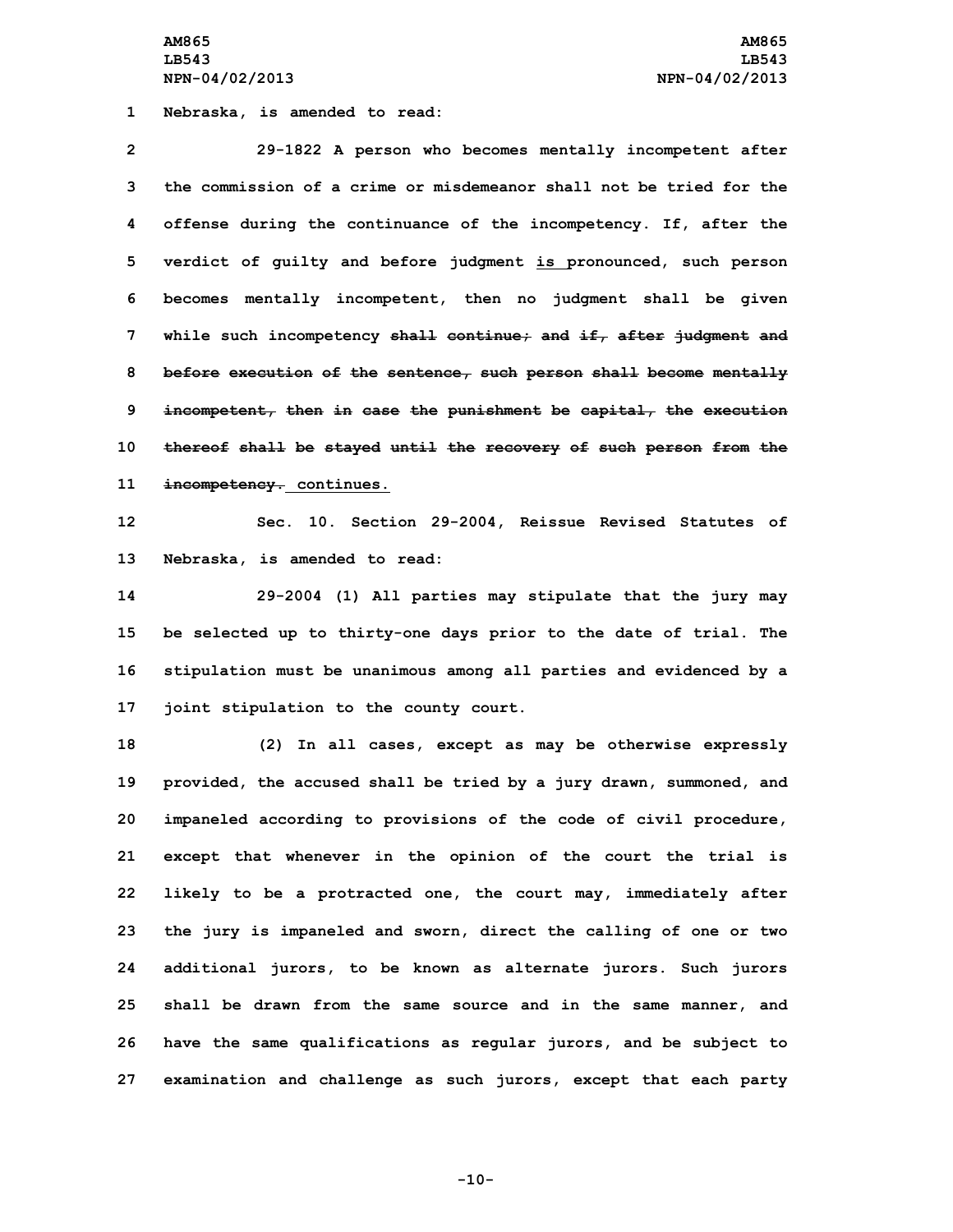**shall be allowed one peremptory challenge to each alternate juror. The alternate jurors shall take the proper oath or affirmation, and shall be seated near the regular jurors with equal facilities for seeing and hearing the proceedings in the cause, and shall attend at all times upon the trial of the cause in company with the regular jurors. They shall obey all orders and admonitions of the court, and if the regular jurors are ordered to be kept in the custody of an officer during the trial of the cause, the alternate jurors shall also be kept with the other jurors and, except as hereinafter provided, shall be discharged upon the final submission of the cause to the jury. If an information charging <sup>a</sup> violation of section 28-303 and in which the death penalty is sought contains <sup>a</sup> notice of aggravation, the alternate jurors shall be retained as provided in section 29-2520. If, before the final submission of the cause, <sup>a</sup> regular juror dies or is discharged, the court shall order the alternate juror, if there is but one, to take his or her place in the jury box. If there are two alternate jurors, the court shall select one by lot, who shall then take his or her place in the jury box. After an alternate juror is in the jury box, he or she shall be subject to the same rules as <sup>a</sup> regular juror.**

**21 Sec. 11. Section 29-2005, Reissue Revised Statutes of 22 Nebraska, is amended to read:**

 **29-2005 Every person arraigned for any crime punishable with death, by imprisonment for life without possibility of parole or imprisonment for life, shall be admitted on his or her trial to <sup>a</sup> peremptory challenge of twelve jurors. Every , and no more; every person arraigned for any offense that may be punishable by**

**-11-**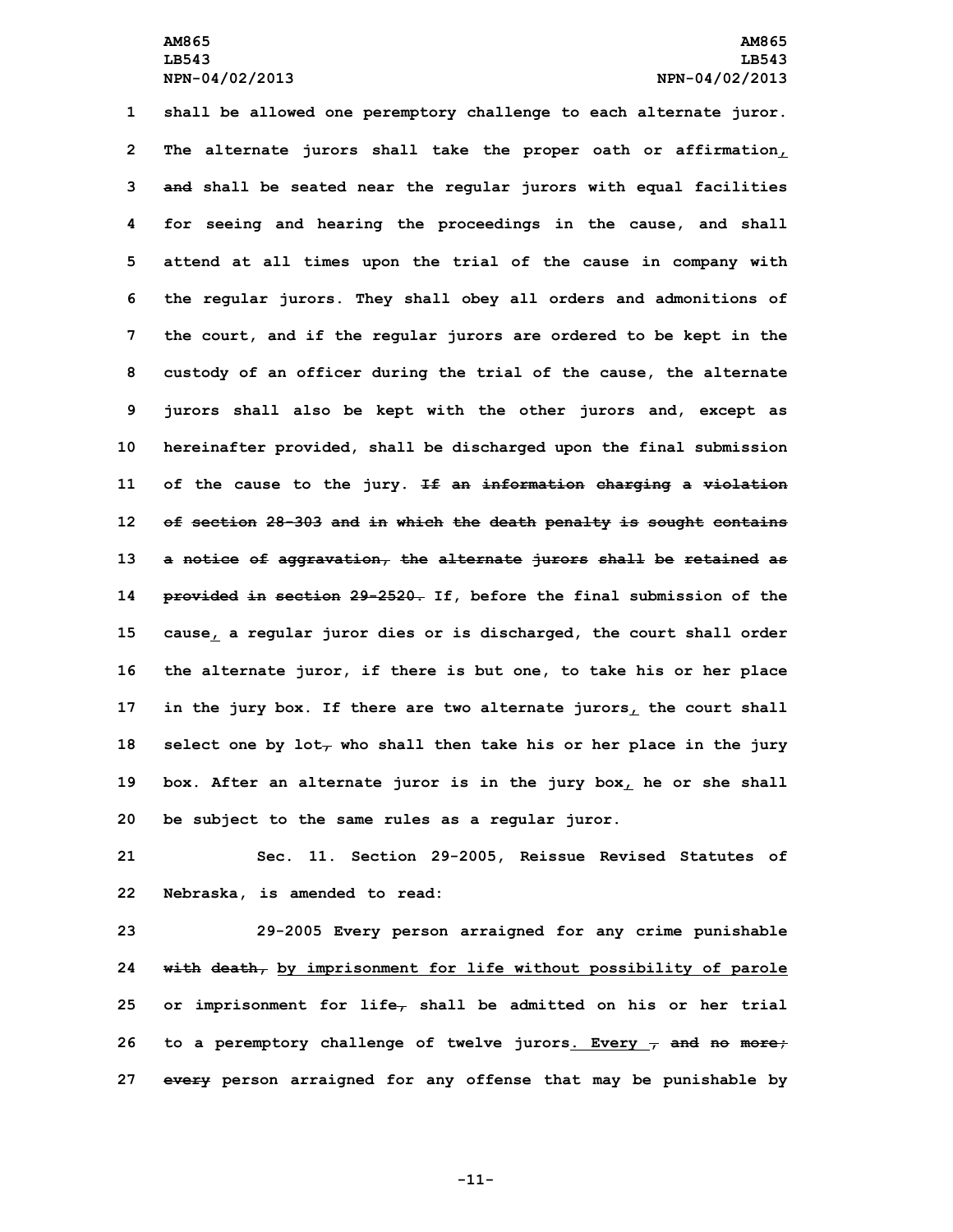**imprisonment for <sup>a</sup> term exceeding eighteen months and less than life, shall be admitted to <sup>a</sup> peremptory challenge of six jurors. In ; and in all other criminal trials, the defendant shall be allowed <sup>a</sup> peremptory challenge of three jurors. The attorney prosecuting on behalf of the state shall be admitted to <sup>a</sup> peremptory challenge of twelve jurors in all cases when the offense is punishable with death by imprisonment for life without possibility of parole or imprisonment for life, six jurors when the offense is punishable by imprisonment for <sup>a</sup> term exceeding eighteen months and less than life, and three jurors in all other cases. In each case for which ;** *Provided,* **that in all cases where alternate jurors are called, as provided in section 29-2004, then in that case both the defendant and the attorney prosecuting for the state shall each be allowed one added peremptory challenge to each alternate juror.**

**15 Sec. 12. Section 29-2006, Reissue Revised Statutes of 16 Nebraska, is amended to read:**

**17 29-2006 (1) The following shall be good causes for 18 challenge to any person called as <sup>a</sup> juror or alternate juror, on 19 the trial of any indictment:**

**20 (1) (a) That he or she was <sup>a</sup> member of the grand jury 21 which found the indictment;**

 **(2) that he (b) That he or she has formed or expressed an opinion as to the guilt or innocence of the accused. However, ;** *Provided,* **if <sup>a</sup> juror or alternate juror shall state states that he or she has formed or expressed an opinion as to the guilt or innocence of the accused, the court shall thereupon proceed to examine, on oath, such juror or alternate juror as to the ground of**

**-12-**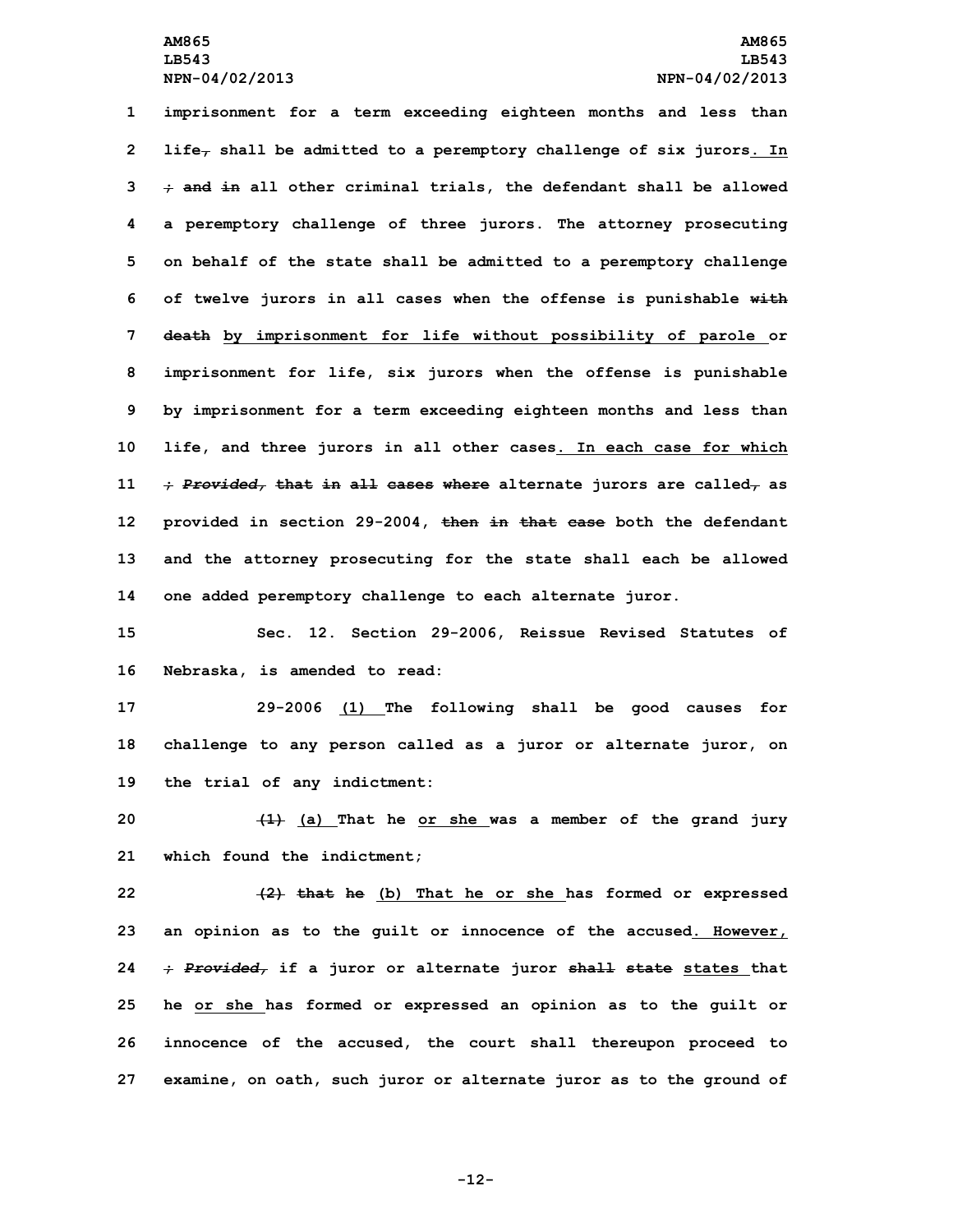**such opinion; and if it shall appear appears to have been founded upon reading newspaper statements, communications, comments, or reports, or upon rumor or hearsay, and not upon conversations with witnesses of the transactions or reading reports of their testimony or hearing them testify, and the juror or alternate juror shall say says on oath that he or she feels able, notwithstanding such opinion, to render an impartial verdict upon the law and the evidence, the court, if satisfied that such juror or alternate juror is impartial and will render such verdict, may, in its discretion, admit such juror or alternate juror as competent to serve in such case;**

 **(3) in indictments for an offense the punishment whereof is capital, that his opinions are such as to preclude him from finding the accused guilty of an offense punishable with death; (4) that he (c) That he or she is <sup>a</sup> relation within the fifth degree to the person alleged to be injured or attempted to be injured, or to the person on whose complaint the prosecution was instituted, or to the defendant;**

 **(5) that he (d) That he or she has served on the petit jury which was sworn in the same cause against the same defendant and which jury either rendered <sup>a</sup> verdict which was set aside or was discharged, after hearing the evidence;**

**23 (6) that he (e) That he or she has served as <sup>a</sup> juror in <sup>a</sup> 24 civil case brought against the defendant for the same act;**

**25 (7) that he (f) That he or she has been in good faith 26 subpoenaed as <sup>a</sup> witness in the case; or**

**27 (8) that he (g) That he or she is <sup>a</sup> habitual drunkard.;**

**-13-**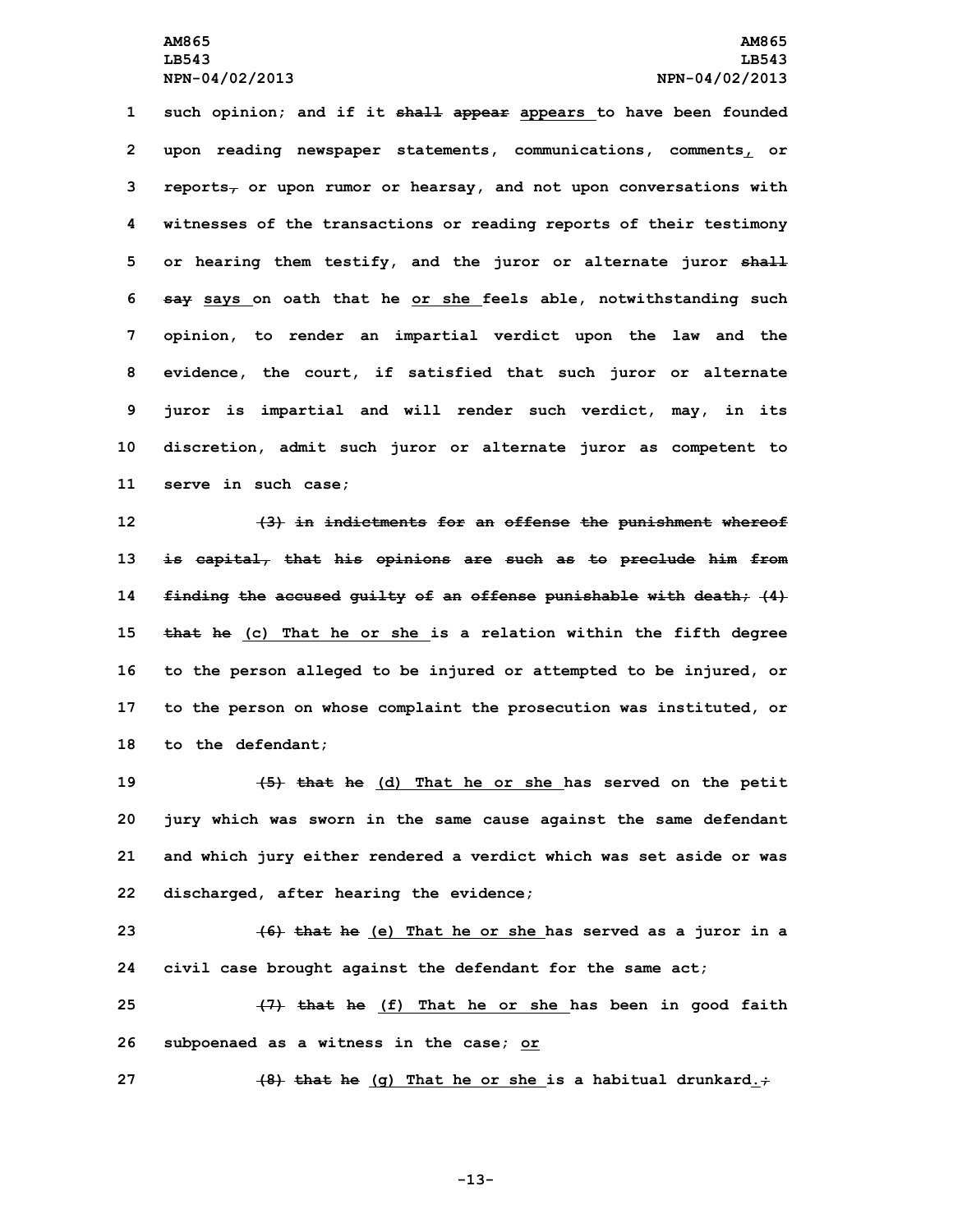**(9) the (2) In addition, the same challenges shall be as are allowed in criminal prosecutions that are allowed to parties in civil cases shall be allowed in criminal prosecutions. Sec. 13. Section 29-2020, Reissue Revised Statutes of Nebraska, is amended to read: 29-2020 Except as provided in section 29-2525 for cases when the punishment is capital, in In all criminal cases when <sup>a</sup> defendant feels aggrieved by any opinion or decision of the court, he or she may order <sup>a</sup> bill of exceptions. The ordering, preparing, signing, filing, correcting, and amending of the bill of exceptions shall be governed by the rules established in such matters in civil 12 cases. Sec. 14. Section 29-2027, Reissue Revised Statutes of Nebraska, is amended to read: 29-2027 In all trials for murder the jury before whom such trial is had, if they find the prisoner guilty thereof, shall ascertain in their verdict whether it is murder in the first or second degree or manslaughter. If ; and if such person is convicted by confession in open court, the court shall proceed by examination of witnesses in open court, to determine the degree of the crime, and shall pronounce sentence accordingly. or as provided in sections 29-2519 to 29-2524 for murder in the first degree. Sec. 15. Section 29-2204, Revised Statutes Cumulative Supplement, 2012, is amended to read: 29-2204 (1) Except when <sup>a</sup> term of life imprisonment is**

**26 required by law, the defendant is found guilty of <sup>a</sup> Class IA 27 felony, in imposing an indeterminate sentence upon an offender, the**

**-14-**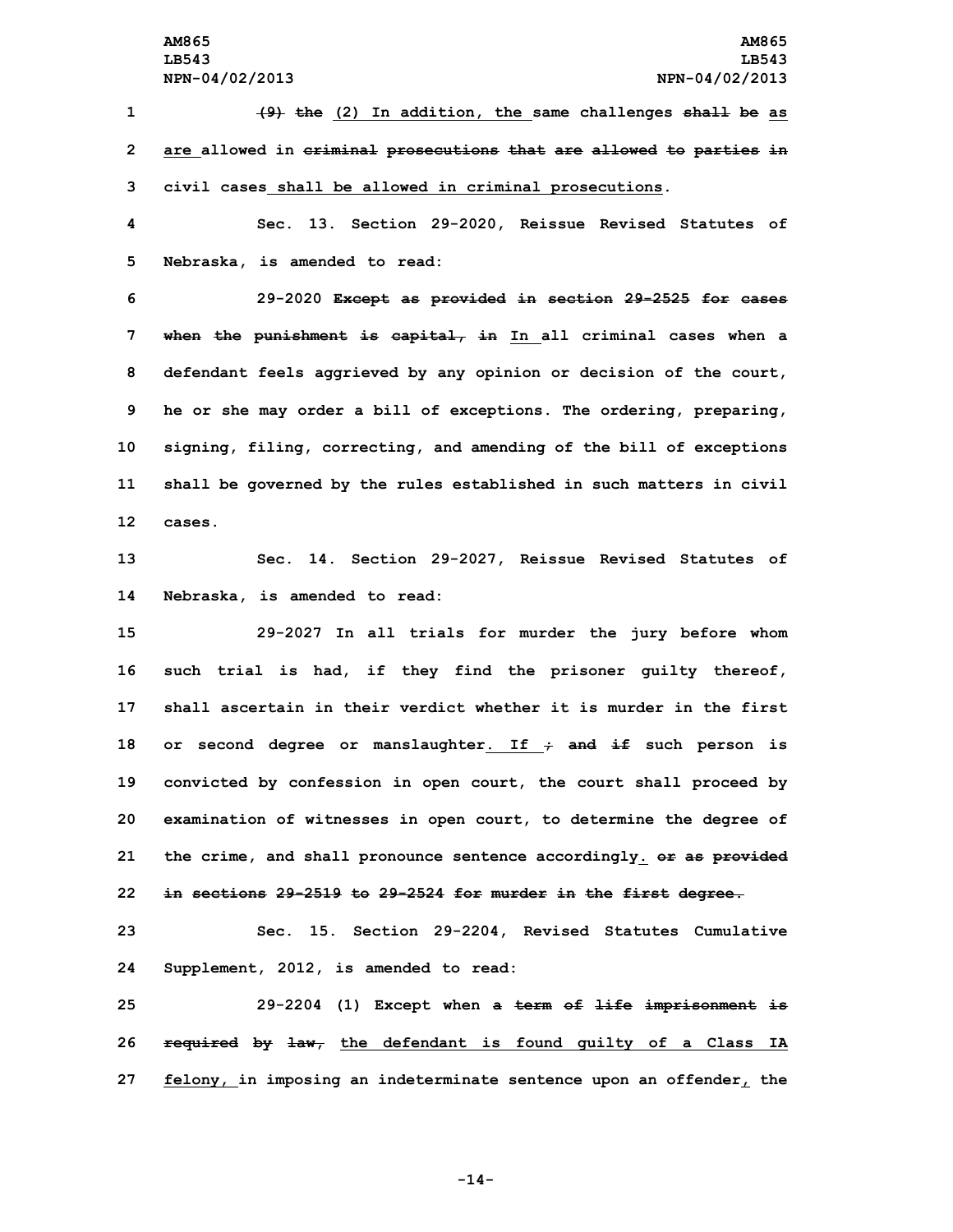**1 court shall:**

 **(a)(i) Until July 1, 1998, fix the minimum and maximum limits of the sentence to be served within the limits provided by law, except that when <sup>a</sup> maximum limit of life is imposed by the court for <sup>a</sup> Class IB felony, the minimum limit may be any term of years not less than the statutory mandatory minimum; and**

**7 (ii) Beginning July 1, 1998:**

 **(A) (a)(i) Fix the minimum and maximum limits of the sentence to be served within the limits provided by law for any class of felony other than <sup>a</sup> Class IV felony, except that when <sup>a</sup> maximum limit of life is imposed by the court for <sup>a</sup> Class IB felony, the minimum limit may be any term of years not less than the statutory mandatory minimum. If the criminal offense is <sup>a</sup> Class IV felony, the court shall fix the minimum and maximum limits of the sentence, but the minimum limit fixed by the court shall not be less than the minimum provided by law nor more than one-third of the maximum term and the maximum limit shall not be greater than the maximum provided by law; or**

 **(B) (ii) Impose <sup>a</sup> definite term of years, in which event the maximum term of the sentence shall be the term imposed by the court and the minimum term shall be the minimum sentence provided 22 by law;**

 **(b) Advise the offender on the record the time the offender will serve on his or her minimum term before attaining parole eligibility assuming that no good time for which the offender will be eligible is lost; and**

**27 (c) Advise the offender on the record the time the**

**-15-**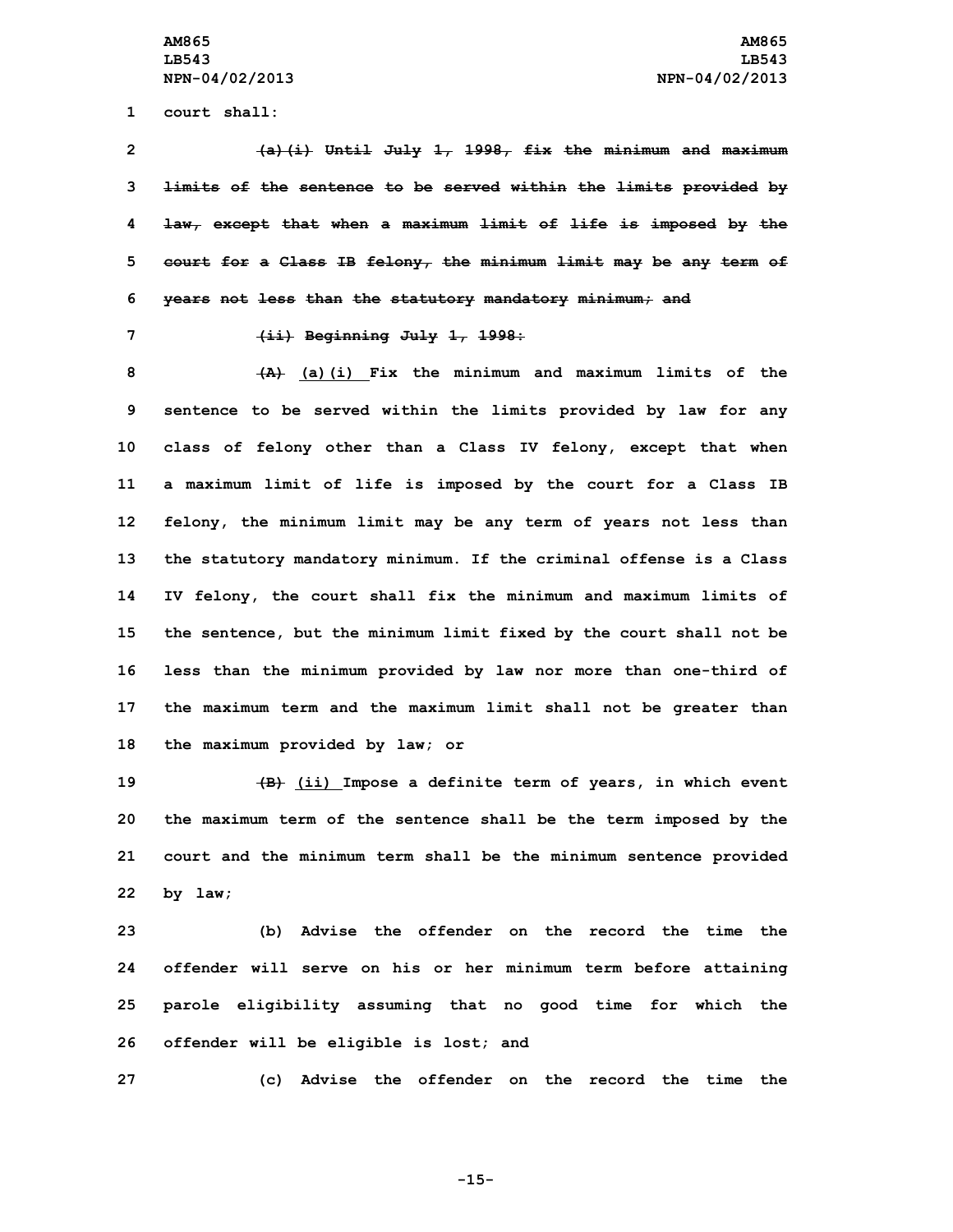**1 offender will serve on his or her maximum term before attaining 2 mandatory release assuming that no good time for which the offender 3 will be eligible is lost.**

 **If any discrepancy exists between the statement of the minimum limit of the sentence and the statement of parole eligibility or between the statement of the maximum limit of the sentence and the statement of mandatory release, the statements of the minimum limit and the maximum limit shall control the calculation of the offender's term. If the court imposes more than one sentence upon an offender or imposes <sup>a</sup> sentence upon an offender who is at that time serving another sentence, the court shall state whether the sentences are to be concurrent or consecutive.**

 **(2)(a) When the court is of the opinion that imprisonment may be appropriate but desires more detailed information as <sup>a</sup> basis for determining the sentence to be imposed than has been provided by the presentence report required by section 29-2261, the court shall commit an offender to the Department of Correctional Services for <sup>a</sup> period not exceeding ninety days. The department shall conduct <sup>a</sup> complete study of the offender during that time, inquiring into such matters as his or her previous delinquency or criminal experience, social background, capabilities, and mental, emotional, and physical health and the rehabilitative resources or programs which may be available to suit his or her needs. By the expiration of the period of commitment or by the expiration of such additional time as the court shall grant, not exceeding <sup>a</sup> further period of ninety days, the offender shall be returned**

**-16-**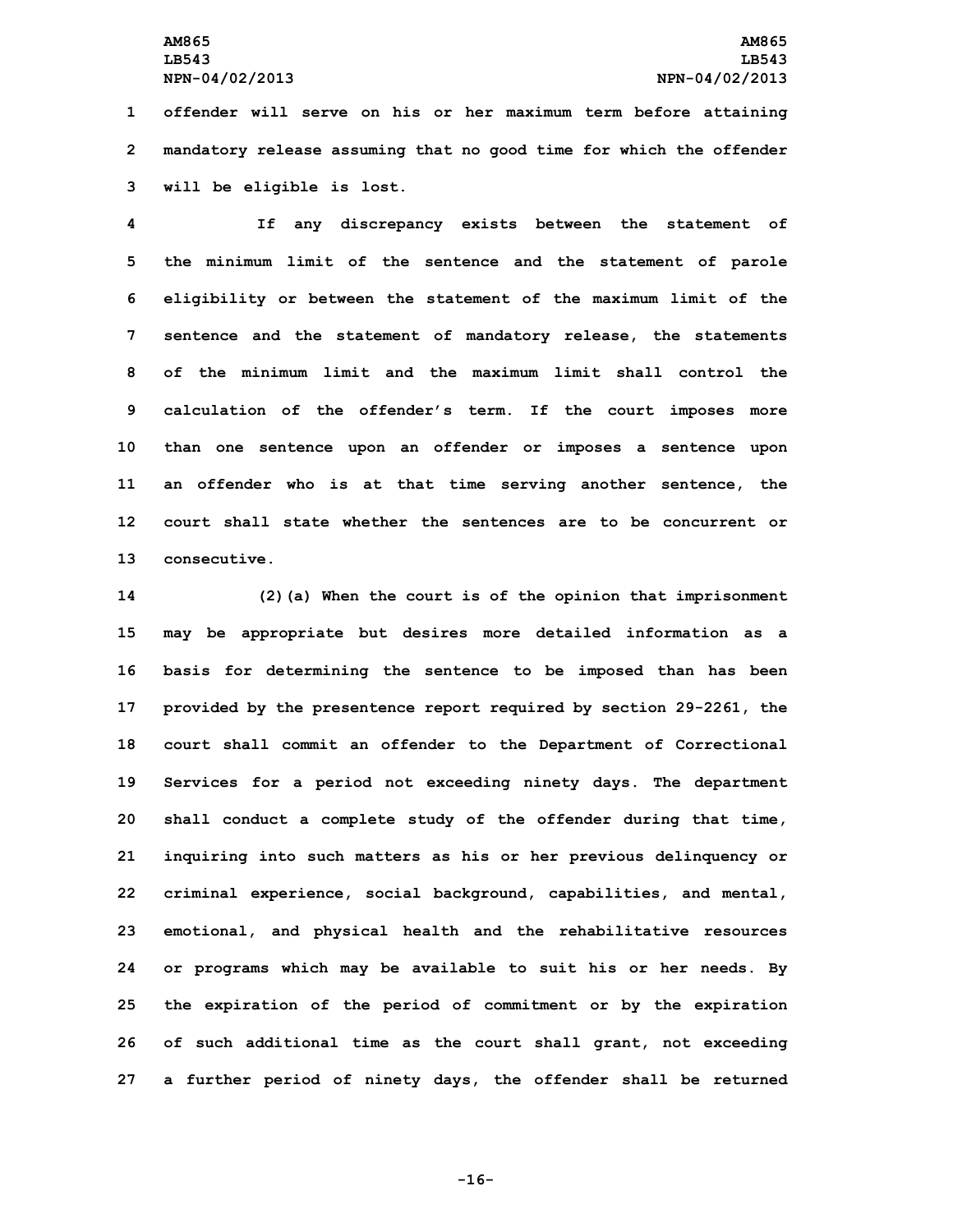**to the court for sentencing and the court shall be provided with <sup>a</sup> written report of the results of the study, including whatever recommendations the department believes will be helpful to <sup>a</sup> proper resolution of the case. After receiving the report and the recommendations, the court shall proceed to sentence the offender in accordance with subsection (1) of this section. The term of the sentence shall run from the date of original commitment under this subsection.**

 **(b) In order to encourage the use of this procedure in appropriate cases, all costs incurred during the period the defendant is held in a state institution under this subsection shall be <sup>a</sup> responsibility of the state and the county shall be liable only for the cost of delivering the defendant to the institution and the cost of returning him or her to the appropriate court for sentencing or such other disposition as the court may then deem appropriate.**

 **(3) Except when <sup>a</sup> term of life is required by law, the defendant is found guilty of <sup>a</sup> Class IA felony, whenever the defendant was under eighteen years of age at the time he or she committed the crime for which he or she was convicted, the court may, in its discretion, instead of imposing the penalty provided for the crime, make such disposition of the defendant as the court deems proper under the Nebraska Juvenile Code. Prior to making <sup>a</sup> disposition which commits the juvenile to the Office of Juvenile Services, the court shall order the juvenile to be evaluated by the office if the juvenile has not had an evaluation within the past twelve months.**

**-17-**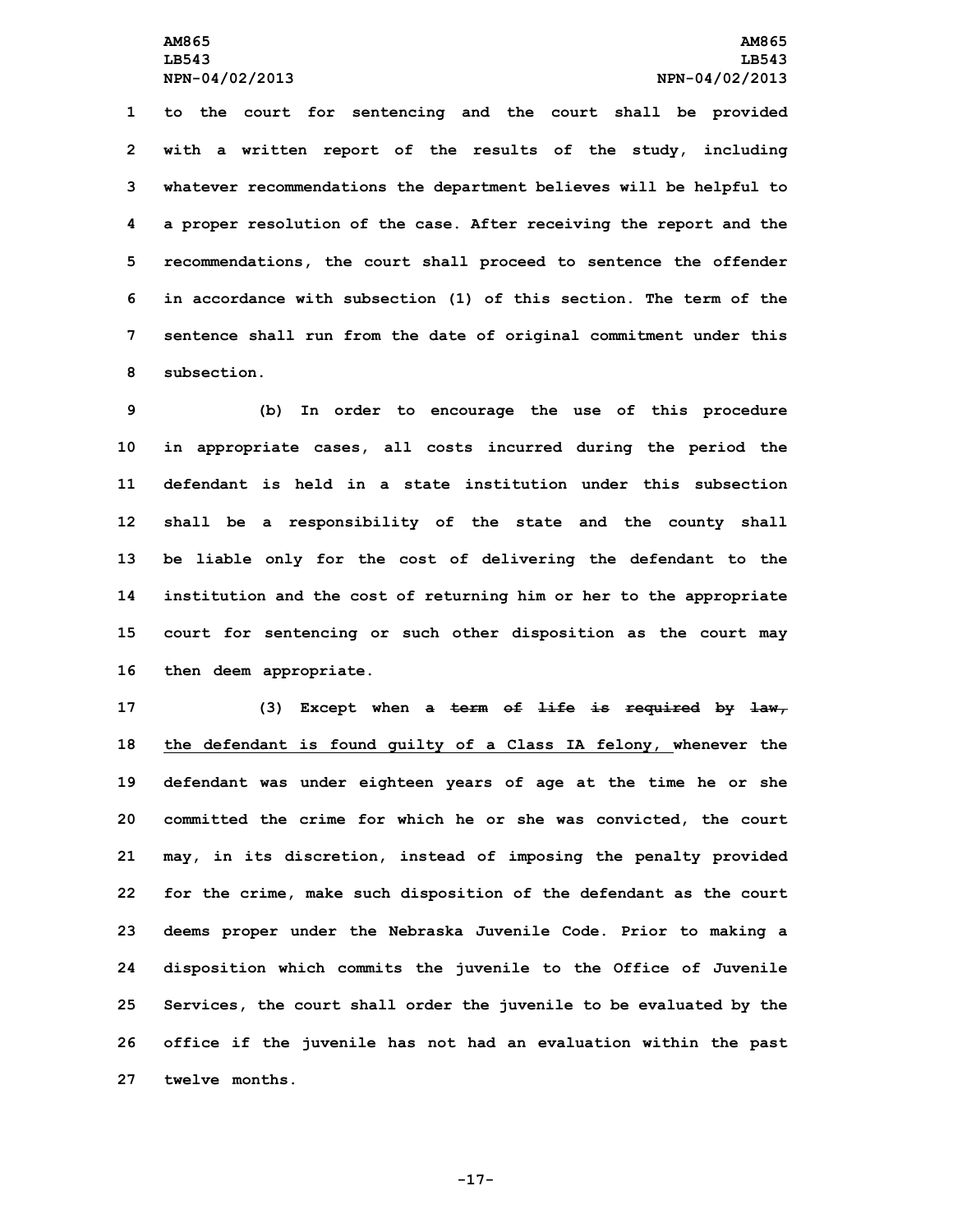**1 Sec. 16. Section 29-2261, Revised Statutes Cumulative 2 Supplement, 2012, is amended to read:**

 **29-2261 (1) Unless it is impractical to do so, when an offender has been convicted of <sup>a</sup> felony, other than murder in the first degree, the court shall not impose sentence without first ordering <sup>a</sup> presentence investigation of the offender and according due consideration to <sup>a</sup> written report of such investigation. When an offender has been convicted of murder in the first degree and (a) <sup>a</sup> jury renders <sup>a</sup> verdict finding the existence of one or more aggravating circumstances as provided in section 29-2520 or (b)(i) the information contains <sup>a</sup> notice of aggravation as provided in section 29-1603 and (ii) the offender waives his or her right to <sup>a</sup> jury determination of the alleged aggravating circumstances, the court shall not commence the sentencing determination proceeding as provided in section 29-2521 without first ordering <sup>a</sup> presentence investigation of the offender and according due consideration to <sup>a</sup> written report of such investigation.**

 **(2) <sup>A</sup> court may order <sup>a</sup> presentence investigation in any case, except in cases in which an offender has been convicted of <sup>a</sup> Class IIIA misdemeanor, <sup>a</sup> Class IV misdemeanor, <sup>a</sup> Class V misdemeanor, <sup>a</sup> traffic infraction, or any corresponding city or village ordinance.**

 **(3) The presentence investigation and report shall include, when available, an analysis of the circumstances attending the commission of the crime, the offender's history of delinquency or criminality, physical and mental condition, family situation and background, economic status, education, occupation, and personal**

**-18-**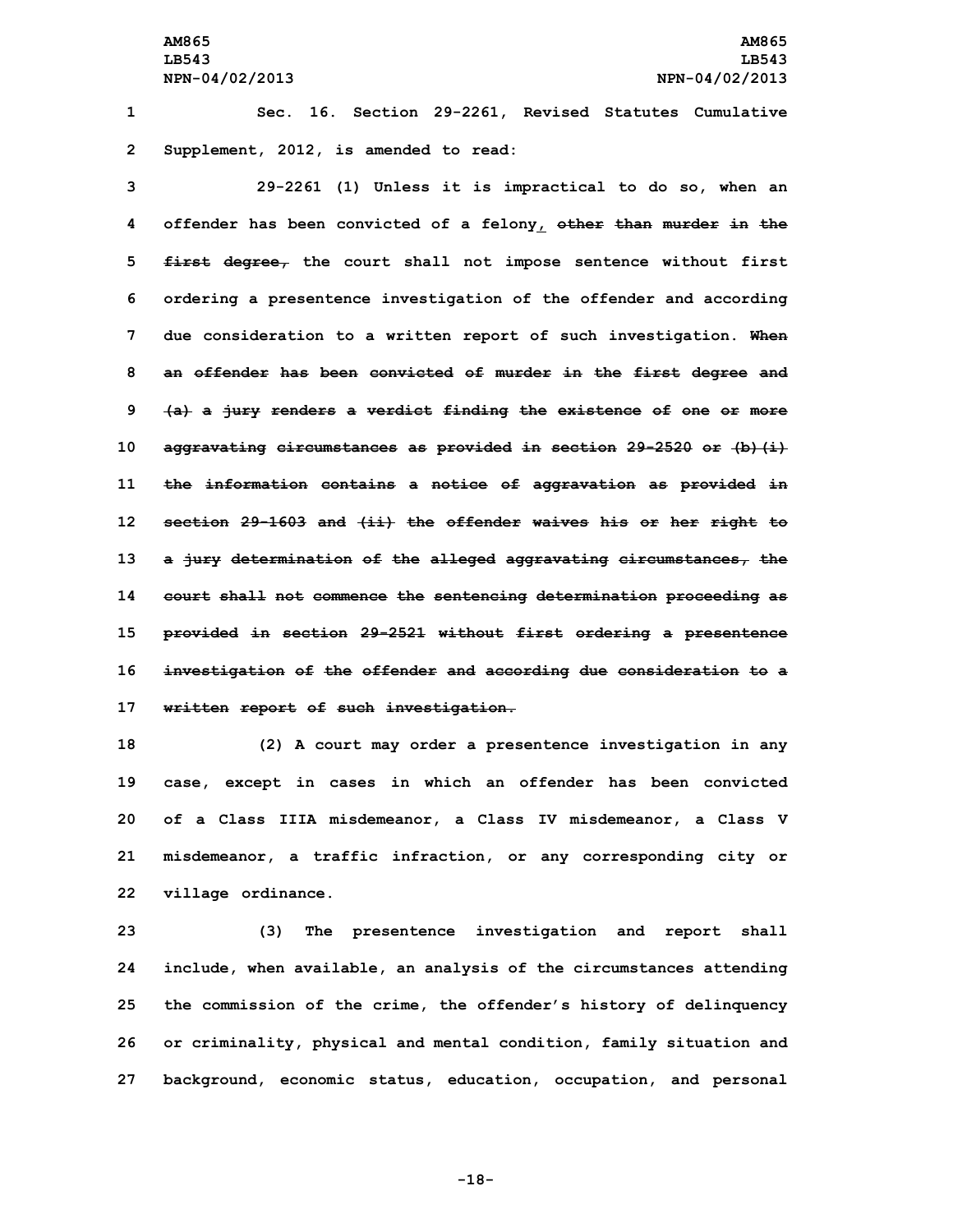**LB543 LB543**

 **habits, and any other matters that the probation officer deems relevant or the court directs to be included. All local and state police agencies and Department of Correctional Services adult correctional facilities shall furnish to the probation officer copies of such criminal records, in any such case referred to the probation officer by the court of proper jurisdiction, as the probation officer shall require without cost to the court or the probation officer.**

**9 Such investigation shall also include:**

**10 (a) Any written statements submitted to the county 11 attorney by <sup>a</sup> victim; and**

**12 (b) Any written statements submitted to the probation 13 officer by <sup>a</sup> victim.**

**14 (4) If there are no written statements submitted to the 15 probation officer, he or she shall certify to the court that:**

 **(a) He or she has attempted to contact the victim; and (b) If he or she has contacted the victim, such officer offered to accept the written statements of the victim or to reduce such victim's oral statements to writing.**

**20 For purposes of subsections (3) and (4) of this section, 21 the term victim shall be as defined in section 29-119.**

 **(5) Before imposing sentence, the court may order the offender to submit to psychiatric observation and examination for <sup>a</sup> period of not exceeding sixty days or such longer period as the court determines to be necessary for that purpose. The offender may be remanded for this purpose to any available clinic or mental hospital, or the court may appoint <sup>a</sup> qualified psychiatrist to make**

**-19-**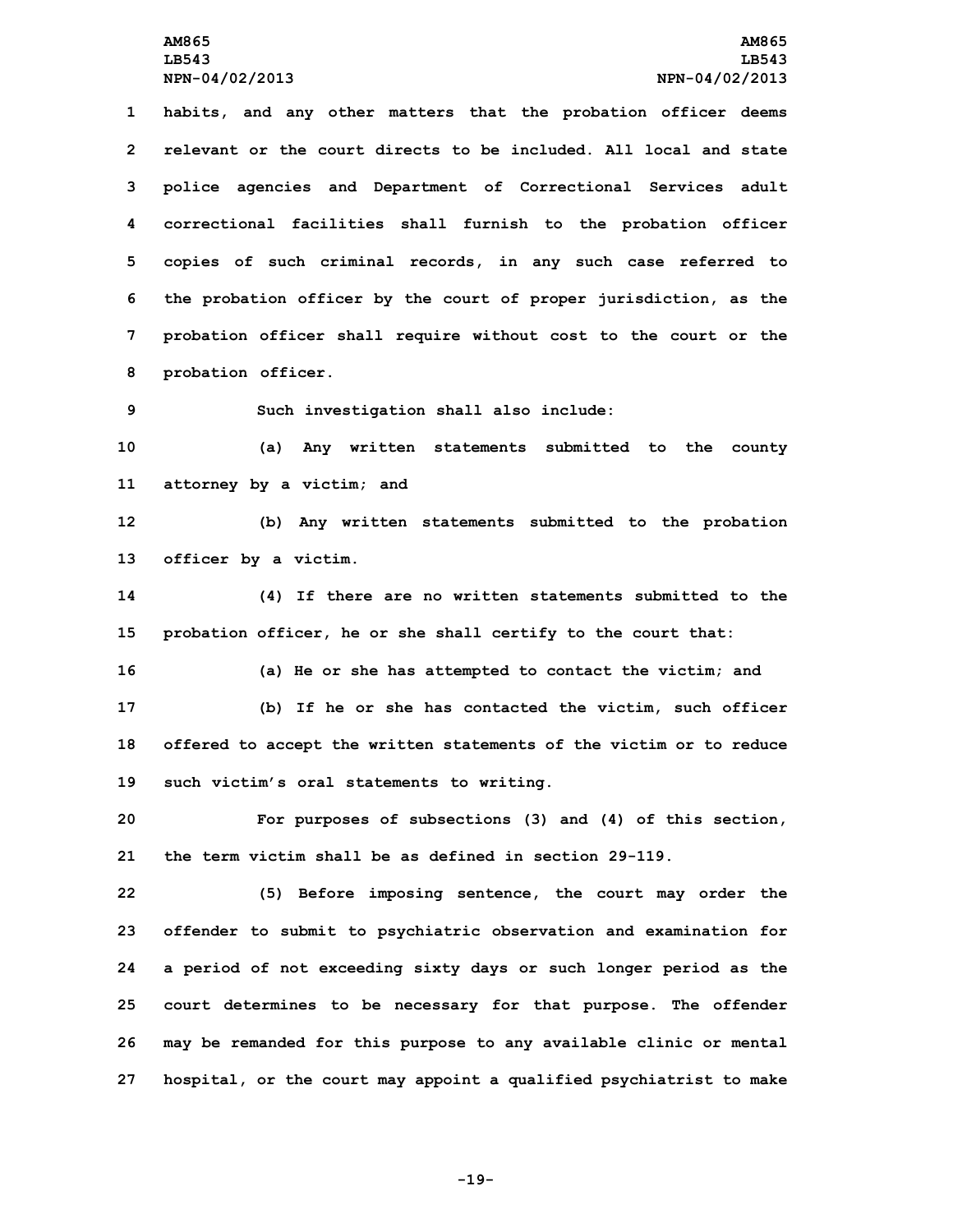**1 the examination. The report of the examination shall be submitted 2 to the court.**

 **(6) Any presentence report or psychiatric examination shall be privileged and shall not be disclosed directly or indirectly to anyone other than <sup>a</sup> judge, probation officers to whom an offender's file is duly transferred, the probation administrator or his or her designee, or others entitled by law to receive such information, including personnel and mental health professionals for the Nebraska State Patrol specifically assigned to sex offender registration and community notification for the sole purpose of using such report or examination for assessing risk and for community notification of registered sex offenders. For purposes of this subsection, mental health professional means (a) <sup>a</sup> practicing physician licensed to practice medicine in this state under the Medicine and Surgery Practice Act, (b) <sup>a</sup> practicing psychologist licensed to engage in the practice of psychology in this state as provided in section 38-3111, or (c) <sup>a</sup> practicing mental health professional licensed or certified in this state as provided in the Mental Health Practice Act. The court may permit inspection of the report or examination of parts thereof by the offender or his or her attorney, or other person having <sup>a</sup> proper interest therein, whenever the court finds it is in the best interest of <sup>a</sup> particular offender. The court may allow fair opportunity for an offender to provide additional information for the court's consideration.**

**25 (7) If an offender is sentenced to imprisonment, <sup>a</sup> copy 26 of the report of any presentence investigation or psychiatric 27 examination shall be transmitted immediately to the Department of**

**-20-**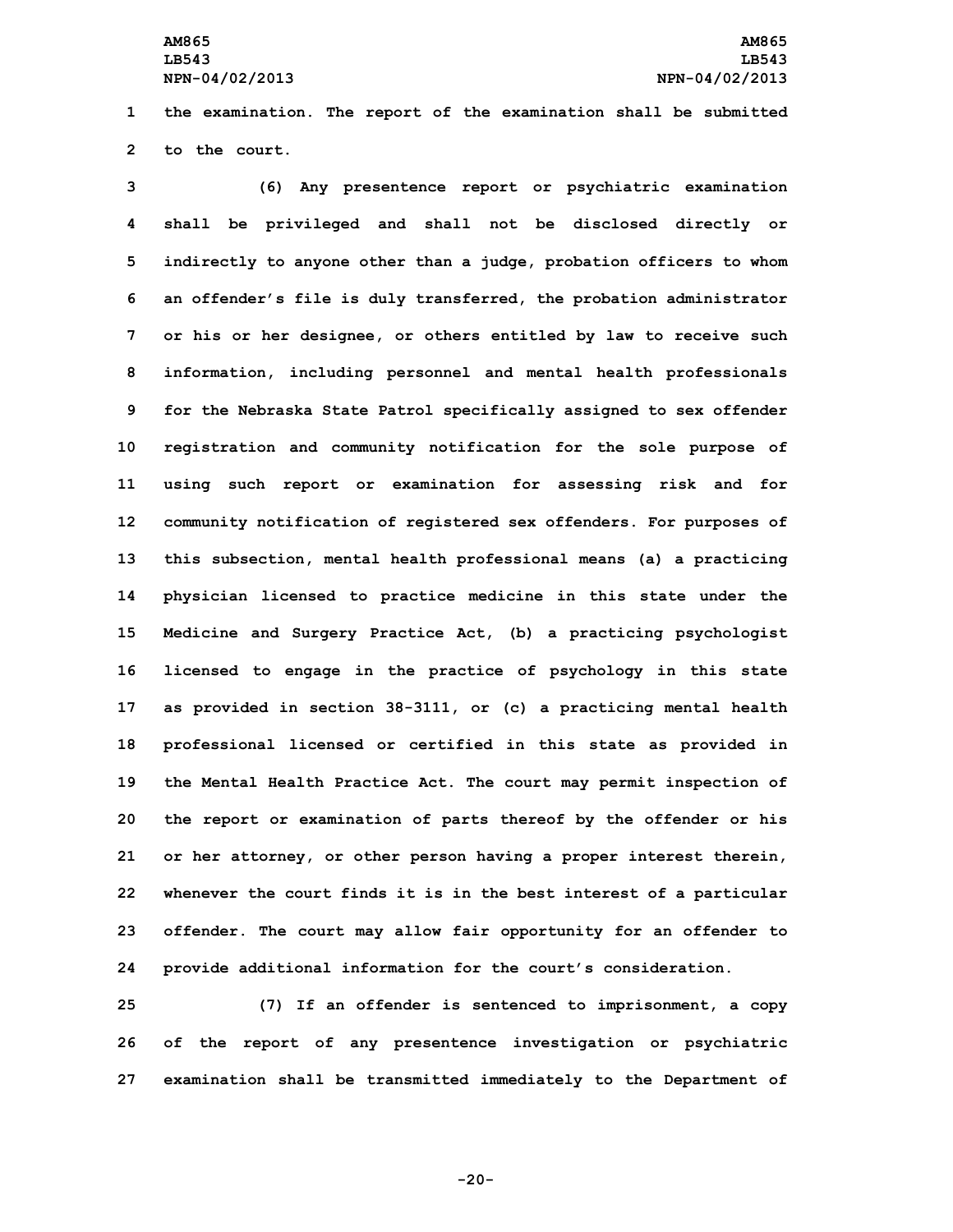**LB543 LB543**

**1 Correctional Services. Upon request, the Board of Parole or the 2 Office of Parole Administration may receive <sup>a</sup> copy of the report 3 from the department.**

 **(8) Notwithstanding subsection (6) of this section, the Supreme Court or an agent of the Supreme Court acting under the direction and supervision of the Chief Justice shall have access to psychiatric examinations and presentence investigations and reports for research purposes. The Supreme Court and its agent shall treat such information as confidential, and nothing identifying any individual shall be released.**

**11 Sec. 17. Section 29-2282, Reissue Revised Statutes of 12 Nebraska, is amended to read:**

 **29-2282 In determining restitution, if the offense results in damage, destruction, or loss of property, the court may require: (1) Return of the property to the victim, if possible; (2) payment of the reasonable value of repairing the property, including property returned by the defendant; or (3) payment of the reasonable replacement value of the property, if return or repair is impossible, impractical, or inadequate. If the offense results in bodily injury, the court may require payment of necessary medical care, including, but not limited to, physical or psychological treatment and therapy, and payment for income lost due to such bodily injury. If the offense results in the death of the victim, the court may require payment to be made to the estate of the victim for any pain and suffering of the victim caused by the offense, for the cost of any medical care prior to death, and for funeral and burial expenses.**

**-21-**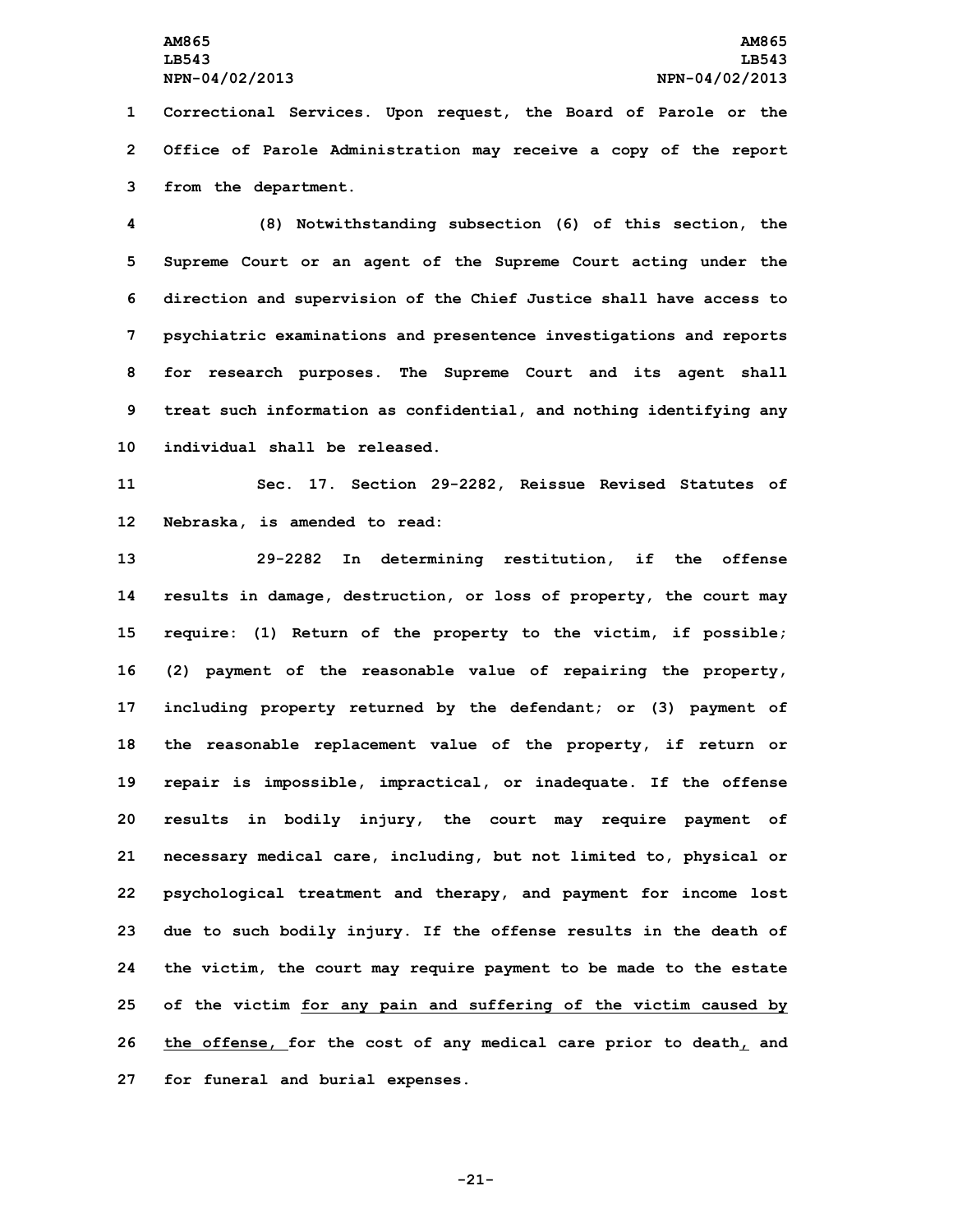**1 Sec. 18. Section 29-2407, Reissue Revised Statutes of 2 Nebraska, is amended to read:**

 **29-2407 Judgments for fines and costs in criminal cases shall be <sup>a</sup> lien upon all the property of the defendant within the county from the time of docketing the case by the clerk of the proper court, and judgments upon forfeited recognizance shall be <sup>a</sup> like lien from the time of forfeiture. No property of any convict shall be exempt from execution issued upon any such judgment as set out in this section against such convict except in cases when the convict is sentenced to <sup>a</sup> Department of Correctional Services adult correctional facility for <sup>a</sup> period of more than two years, or to suffer death, in which cases there shall be the same exemptions as at the time may be provided by law for civil cases. The lien on real estate of any such judgment for costs shall terminate as provided in section 25-1716.**

 **Sec. 19. <sup>A</sup> sentence of life imprisonment without possibility of parole imposed for <sup>a</sup> Class IA felony means that, subject only to the constitutional power of the Board of Pardons in Article IV, section 13, of the Constitution of Nebraska to modify such sentence by commutation, <sup>a</sup> person so sentenced shall not under any circumstances whatsoever be paroled.**

 **Sec. 20. The changes made by this legislative bill shall not (1) limit the discretionary authority of the sentencing court to order restitution as part of any sentence or (2) alter the discretion and authority of the Department of Correctional Services to determine the appropriate security measures and conditions during the confinement of any committed offender.**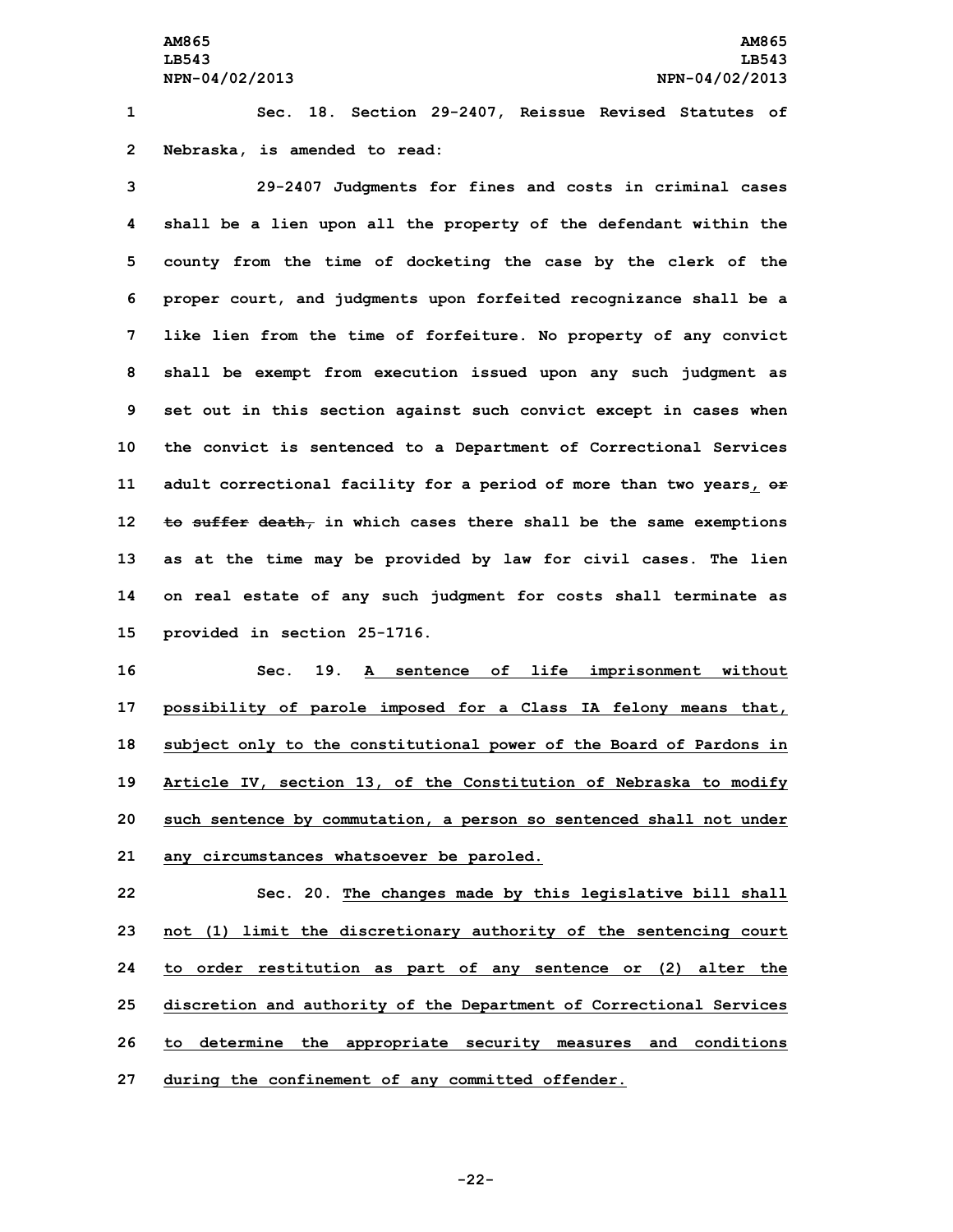**Sec. 21. In any criminal proceeding in which the death penalty has been imposed but not carried out prior to the effective date of this act, it is the intent of the Legislature that such penalty shall be changed to life imprisonment without possibility of parole.**

**6 Sec. 22. Section 29-2801, Reissue Revised Statutes of 7 Nebraska, is amended to read:**

 **29-2801 If any person, except persons convicted of some crime or offense for which they stand committed, or persons committed for treason or felony, the punishment whereof is capital, plainly and specially expressed in the warrant of commitment, now or in the future, is or shall be confined in any jail of this state, or shall be is unlawfully deprived of his or her liberty, and shall make makes application, either by him himself or herself or by any person on his or her behalf, to any one of the judges of the district court, or to any county judge, and does at the same time produce to such judge <sup>a</sup> copy of the commitment or cause of detention of such person, or if the person so imprisoned or detained is imprisoned or detained without any legal authority, upon making the same appear to such judge, by oath or affirmation, it shall be his duty is the duty of the judge forthwith to allow <sup>a</sup> writ of habeas corpus, which writ shall be issued forthwith by the clerk of the district court, or by the county judge, as the case may require, under the seal of the court whereof the person allowing such writ is <sup>a</sup> judge, directed to the proper officer, person, or persons who detains detain such prisoner.**

**27 Sec. 23. Section 29-3205, Reissue Revised Statutes of**

**-23-**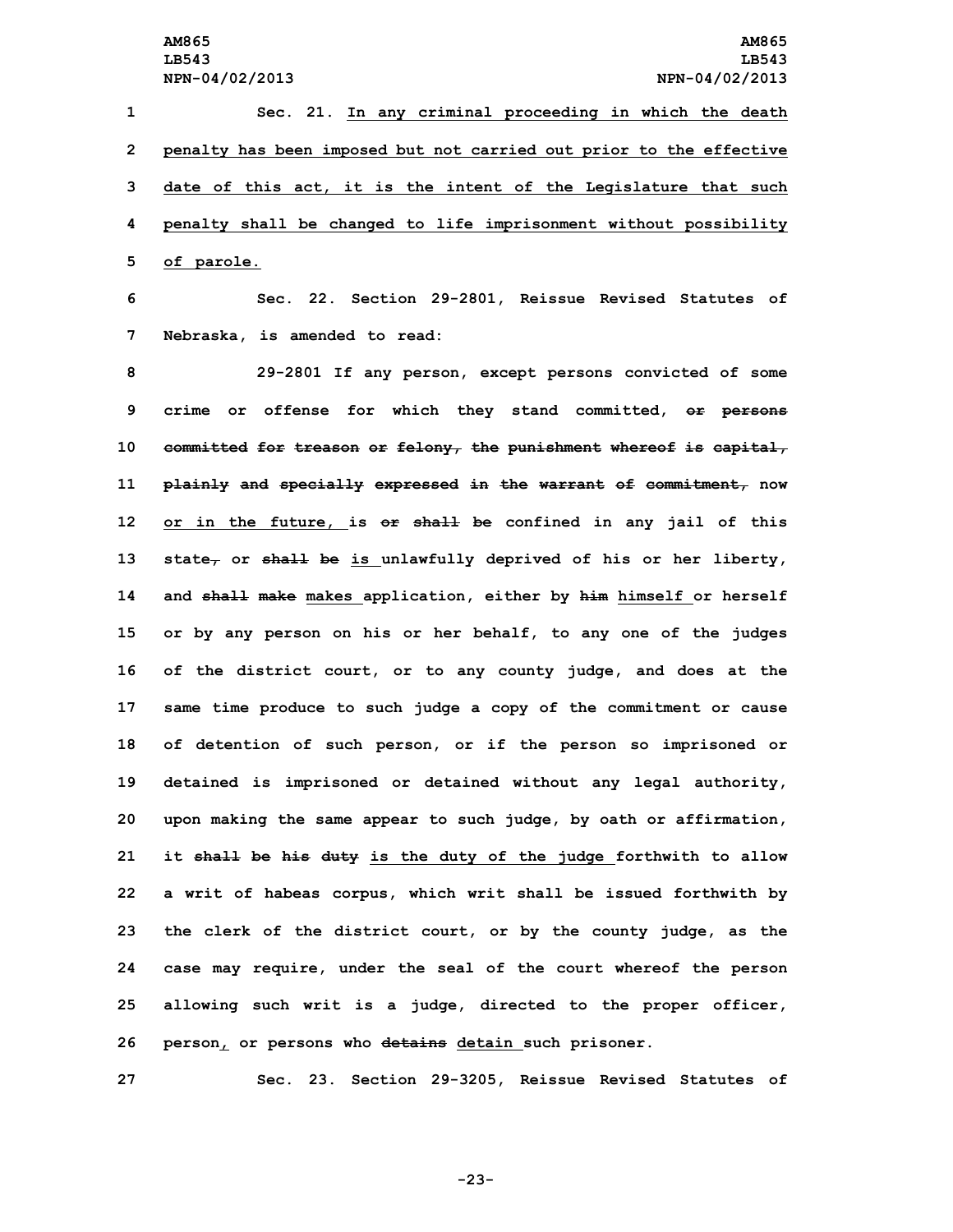**1 Nebraska, is amended to read:**

 **29-3205 Sections 29-3201 to 29-3210 do The Uniform Rendition of Prisoners as Witnesses in Criminal Proceedings Act does not apply to any person in this state confined as mentally ill. or under sentence of death. Sec. 24. Section 29-3920, Reissue Revised Statutes of Nebraska, is amended to read: 29-3920 The Legislature finds that: (1) County property owners should be given some relief from the obligation of providing mandated indigent defense services which in most instances are required because of state laws establishing crimes and penalties; (2) Property tax relief can be accomplished if the state begins to assist the counties with the obligation of providing indigent defense services required by state laws establishing crimes and penalties; (3) Property tax relief in the form of state assistance to the counties of Nebraska in providing for indigent defense services will also increase accountability because the state,**

**20 which is the governmental entity responsible for passing criminal 21 statutes, will likewise be responsible for paying some of the 22 costs;**

 **(4) Property tax relief in the form of state assistance to the counties of Nebraska in providing for indigent defense services will also improve inconsistent and inadequate funding of indigent defense services by the counties;**

**27 (5) Property tax relief in the form of state assistance**

**-24-**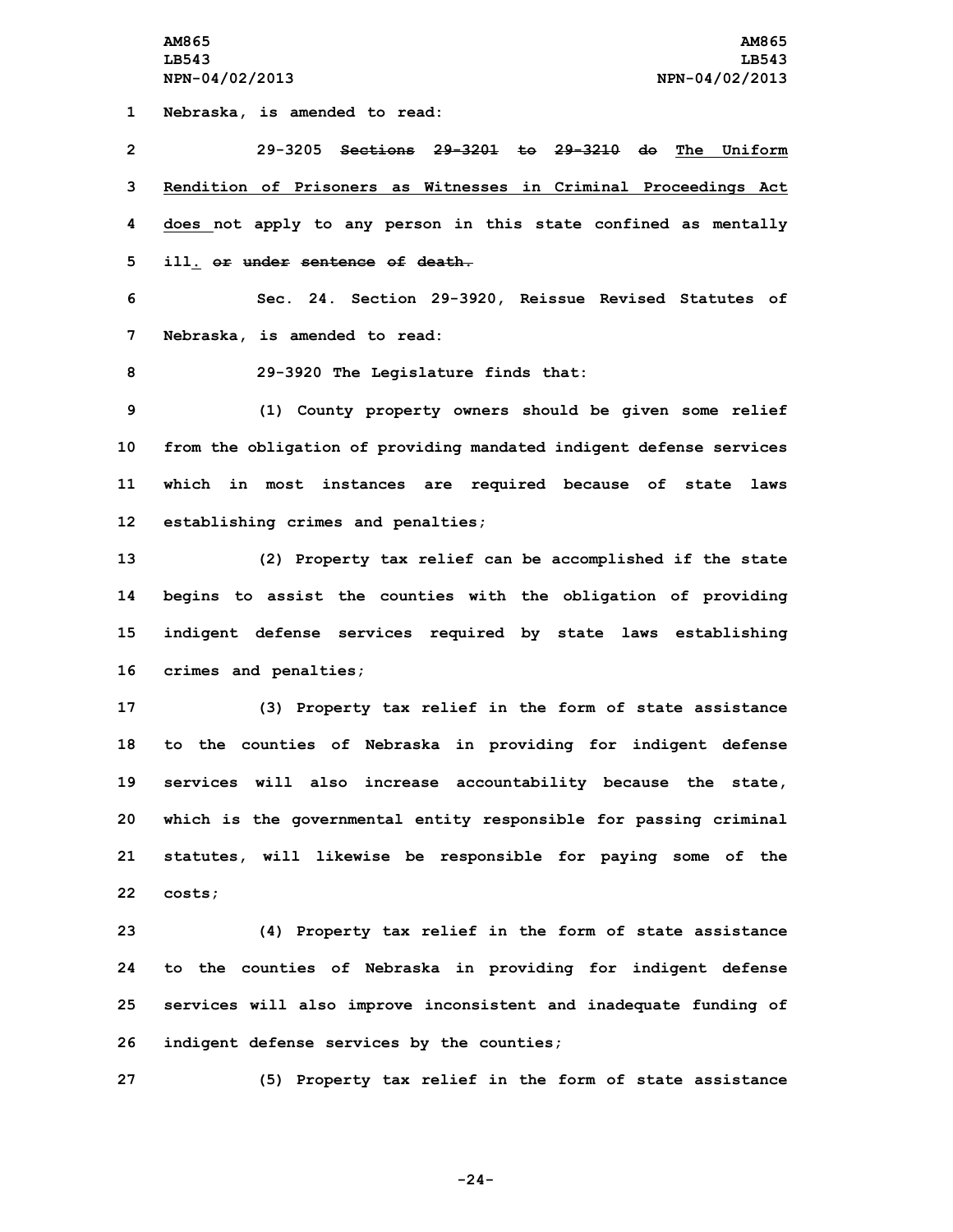**to the counties of Nebraska in providing for indigent defense services will also lessen the impact on county property taxpayers of the cost of <sup>a</sup> high profile death penalty first-degree murder case which can significantly affect the finances of the counties; 5 and**

 **(6) To accomplish property tax relief in the form of the state assisting the counties of Nebraska in providing for indigent defense services, the Commission on Public Advocacy Operations Cash Fund should be established to fund the operation of the Commission on Public Advocacy and to fund reimbursement requests as determined by section 29-3933.**

**12 Sec. 25. Section 29-3922, Revised Statutes Cumulative 13 Supplement, 2012, is amended to read:**

**14 29-3922 For purposes of the County Revenue Assistance 15 Act:**

**16 (1) Chief counsel means an attorney appointed to be 17 the primary administrative officer of the commission pursuant to 18 section 29-3928;**

 **(2) Commission means the Commission on Public Advocacy; (3) Commission staff means attorneys, investigators, and support staff who are performing work for the capital first-degree murder litigation division, appellate division, DNA testing division, and major case resource center;**

**24 (4) Contracting attorney means an attorney contracting to 25 act as <sup>a</sup> public defender pursuant to sections 23-3404 to 23-3408;**

**26 (5) Court-appointed attorney means an attorney other than 27 <sup>a</sup> contracting attorney or <sup>a</sup> public defender appointed by the court**

**-25-**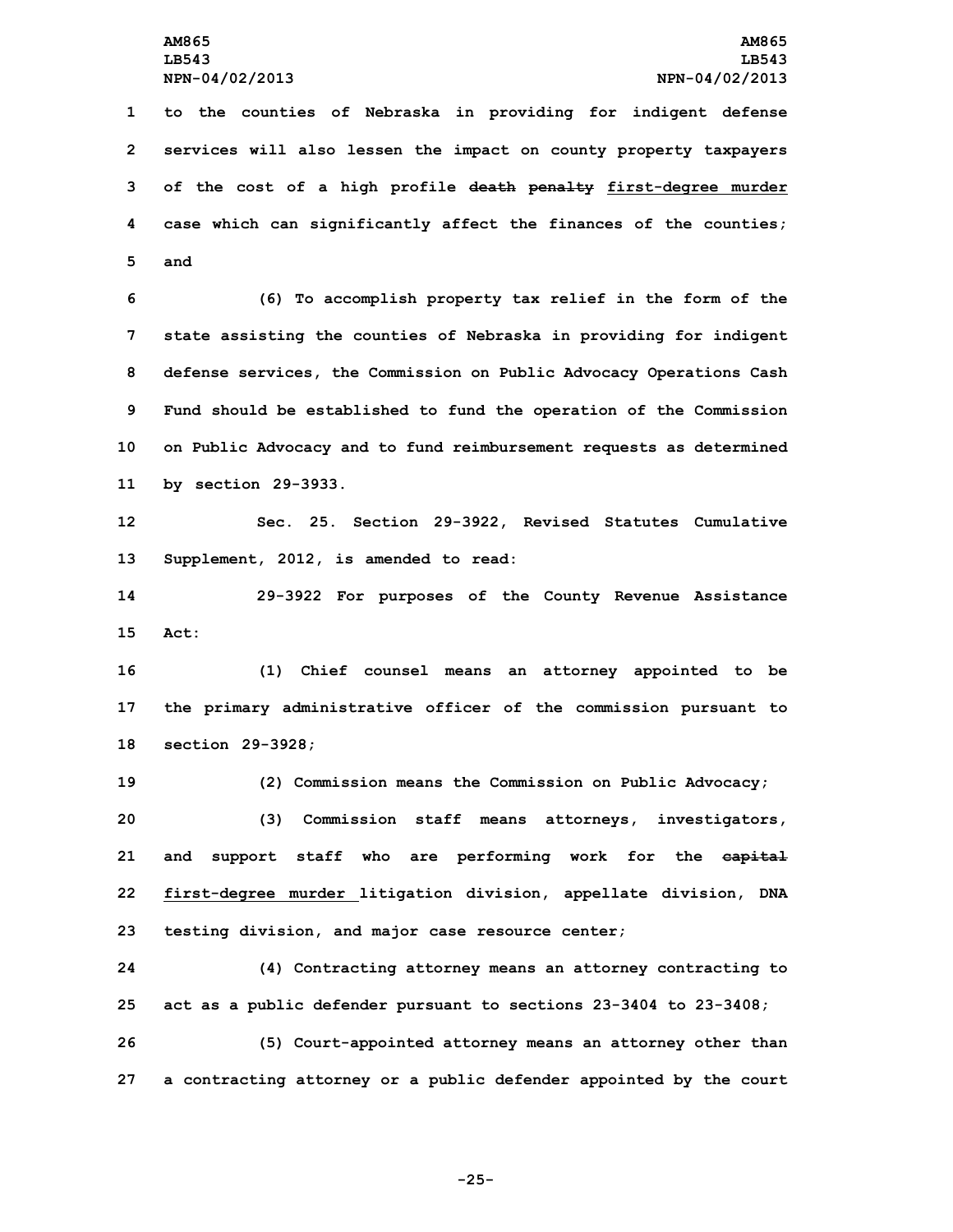**1 to represent an indigent person;**

 **(6) Indigent defense services means legal services provided to indigent persons by an indigent defense system in capital first-degree murder cases, felony cases, misdemeanor cases, juvenile cases, mental health commitment cases, child support enforcement cases, and paternity establishment cases;**

 **(7) Indigent defense system means <sup>a</sup> system of providing services, including any services necessary for litigating <sup>a</sup> case, by <sup>a</sup> contracting attorney, court-appointed attorney, or public defender;**

**11 (8) Indigent person means <sup>a</sup> person who is indigent 12 and unable to obtain legal counsel as determined pursuant to 13 subdivision (3) of section 29-3901; and**

**14 (9) Public defender means an attorney appointed or 15 elected pursuant to sections 23-3401 to 23-3403.**

**16 Sec. 26. Section 29-3928, Reissue Revised Statutes of 17 Nebraska, is amended to read:**

 **29-3928 The commission shall appoint <sup>a</sup> chief counsel. The responsibilities and duties of the chief counsel shall be defined by the commission and shall include the overall supervision of the workings of the various divisions of the commission. The chief counsel shall be qualified for his or her position, shall have been licensed to practice law in the State of Nebraska for at least five years prior to the effective date of the appointment, and shall be experienced in the practice of criminal defense, including the defense of capital first-degree murder cases. The chief counsel shall serve at the pleasure of the commission. The salary of the**

**-26-**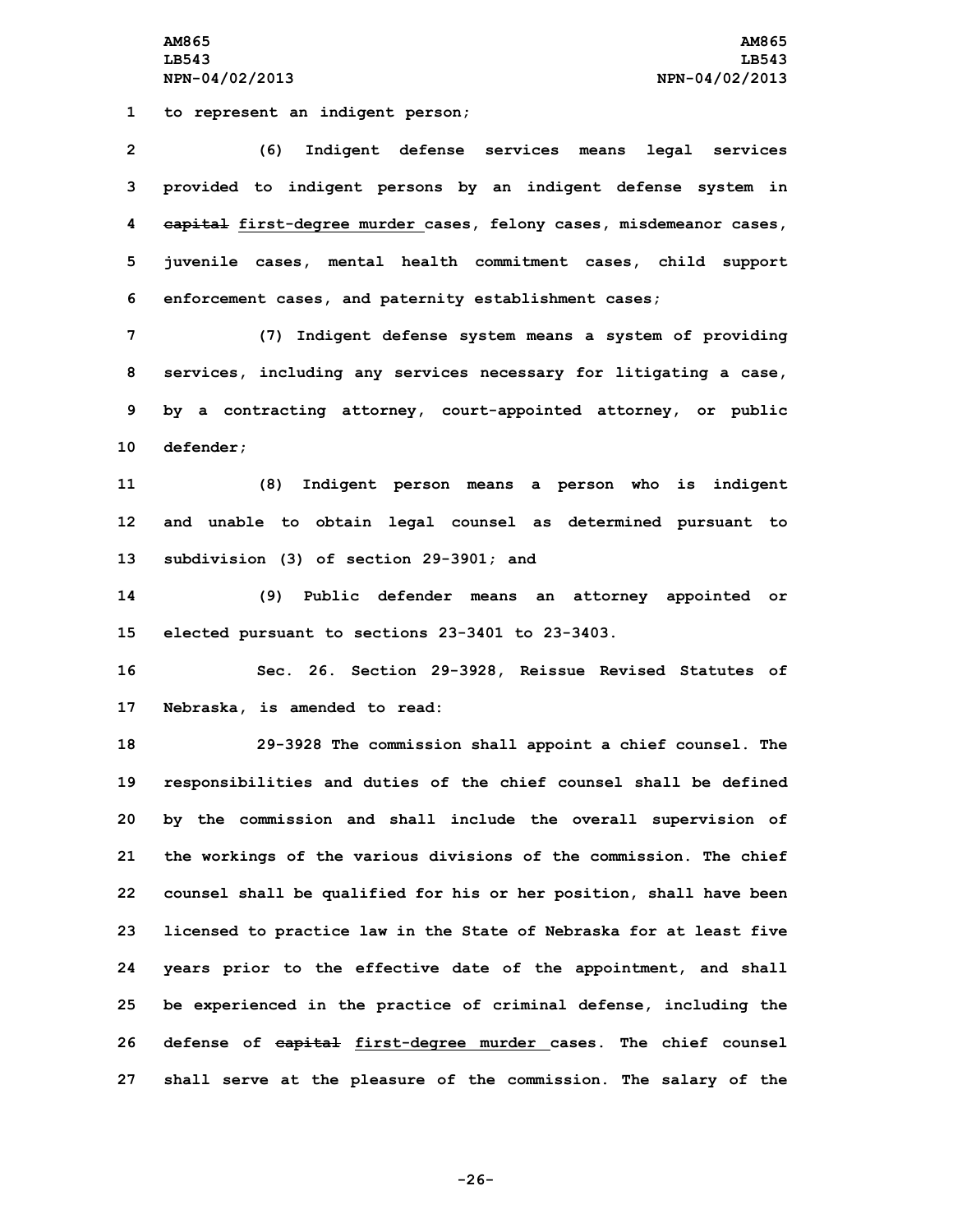**1 chief counsel shall be set by the commission.**

**2 Sec. 27. Section 29-3929, Reissue Revised Statutes of 3 Nebraska, is amended to read:**

**4 29-3929 The primary duties of the chief counsel shall be 5 to provide direct legal services to indigent defendants, and the 6 chief counsel shall:**

**7 (1) Supervise the operations of the appellate division, 8 the capital first-degree murder litigation division, the DNA 9 testing division, and the major case resource center;**

**10 (2) Prepare <sup>a</sup> budget and disburse funds for the 11 operations of the commission;**

 **(3) Present to the commission an annual report on the operations of the commission, including an accounting of all funds received and disbursed, an evaluation of the cost-effectiveness of the commission, and recommendations for improvement;**

**16 (4) Convene or contract for conferences and training 17 seminars related to criminal defense;**

**18 (5) Perform other duties as directed by the commission;**

**19 (6) Establish and administer projects and programs for 20 the operation of the commission;**

**21 (7) Appoint and remove employees of the commission and 22 delegate appropriate powers and duties to them;**

**23 (8) Adopt and promulgate rules and regulations for the 24 management and administration of policies of the commission and the 25 conduct of employees of the commission;**

**26 (9) Transmit monthly to the commission <sup>a</sup> report of the 27 operations of the commission for the preceding calendar month;**

**-27-**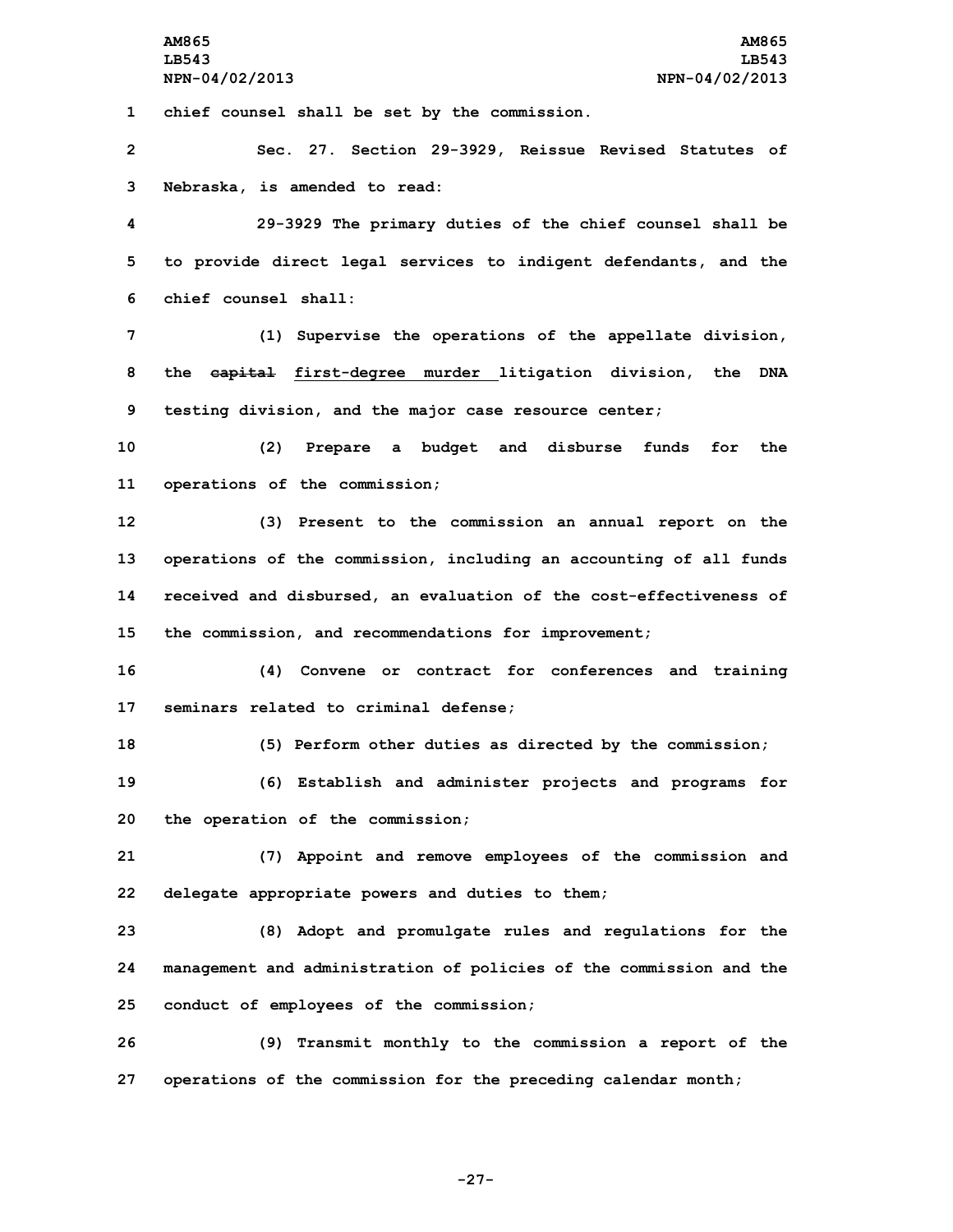**(10) Execute and carry out all contracts, leases, and agreements authorized by the commission with agencies of federal, state, or local government, corporations, or persons; and (11) Exercise all powers and perform all duties necessary and proper in carrying out his or her responsibilities. Sec. 28. Section 29-3930, Reissue Revised Statutes of Nebraska, is amended to read: 29-3930 The following divisions are established within the commission: (1) The capital first-degree murder litigation division shall be available to assist in the defense of capital first-degree murder cases in Nebraska, subject to caseload standards of the commission; (2) The appellate division shall be available to prosecute appeals to the Court of Appeals and the Supreme Court, subject to caseload standards of the commission; (3) The violent crime and drug defense division shall be available to assist in the defense of certain violent and drug crimes as defined by the commission, subject to the caseload standards of the commission; (4) The DNA testing division shall be available to assist in representing persons who are indigent who have filed <sup>a</sup> motion pursuant to the DNA Testing Act, subject to caseload standards; and (5) The major case resource center shall be available to assist public defenders, contracting attorneys, or court-appointed attorneys with the defense of <sup>a</sup> felony offense, subject to caseload**

**27 standards of the commission.**

**-28-**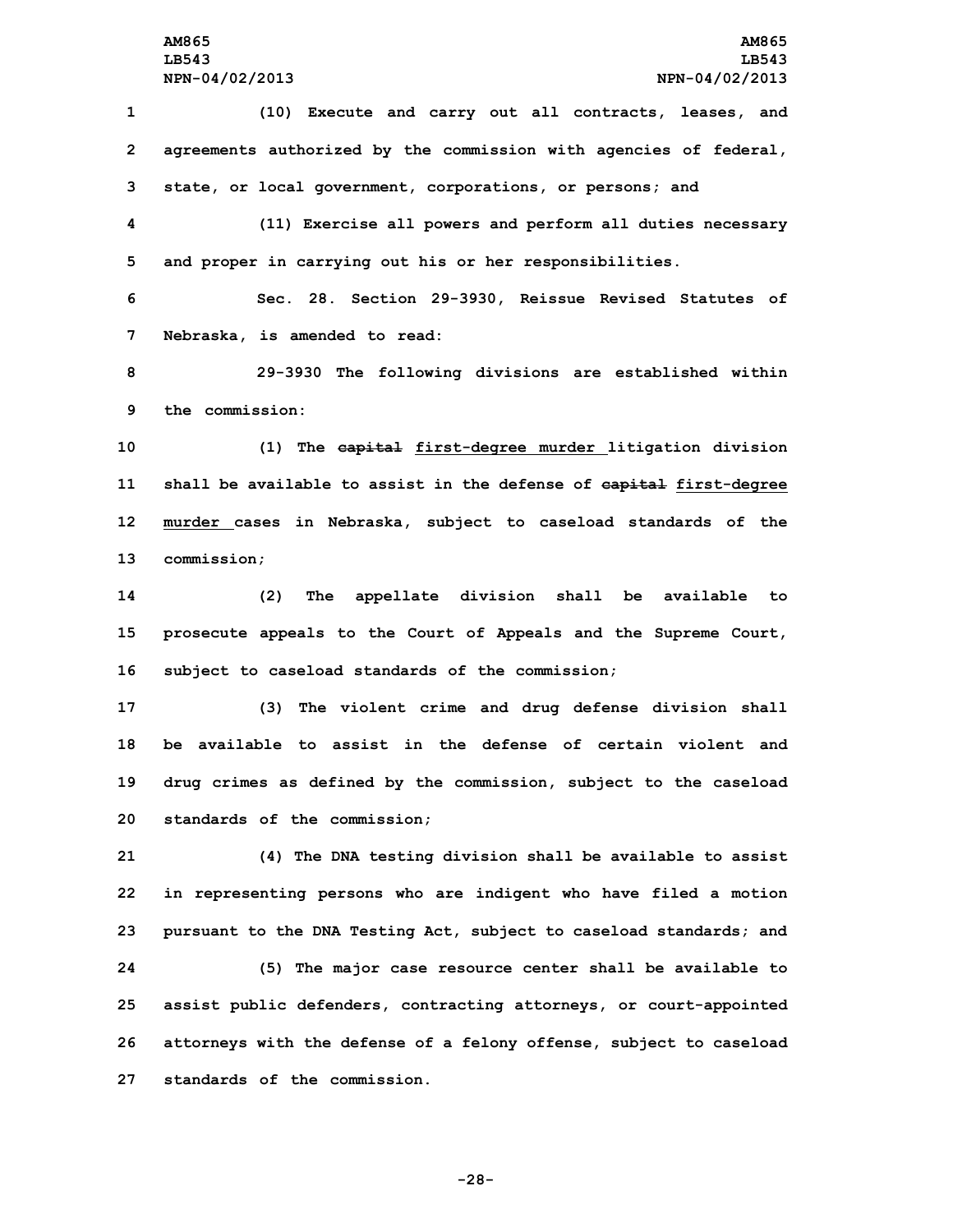**1 Sec. 29. Section 55-480, Reissue Revised Statutes of 2 Nebraska, is amended to read:**

 **55-480 Though not specifically mentioned in this code, the Nebraska Code of Military Justice, all disorders and neglects to the prejudice of good order and discipline in the armed forces, all conduct of <sup>a</sup> nature to bring discredit upon the armed forces, and all crimes and offenses not capital, of which persons subject to this the code may be guilty, shall be taken cognizance of by <sup>a</sup> court-martial, according to the nature and degree of the offense, and shall be punished at the discretion of that court.**

**11 Sec. 30. Section 83-1,110.02, Reissue Revised Statutes of 12 Nebraska, is amended to read:**

 **83-1,110.02 (1) A committed offender who is otherwise eligible for parole, who is not under sentence of death life imprisonment without possibility of parole or of life imprisonment, and who because of an existing medical or physical condition is determined by the department to be terminally ill or permanently incapacitated may be considered for medical parole by the board. <sup>A</sup> committed offender may be eligible for medical parole in addition to any other parole. The department shall identify committed offenders who may be eligible for medical parole based upon their medical records.**

 **(2) The board shall decide to grant medical parole only after <sup>a</sup> review of the medical, institutional, and criminal records of the committed offender and such additional medical evidence from board-ordered examinations or investigations as the board in its discretion determines to be necessary. The decision to grant**

**-29-**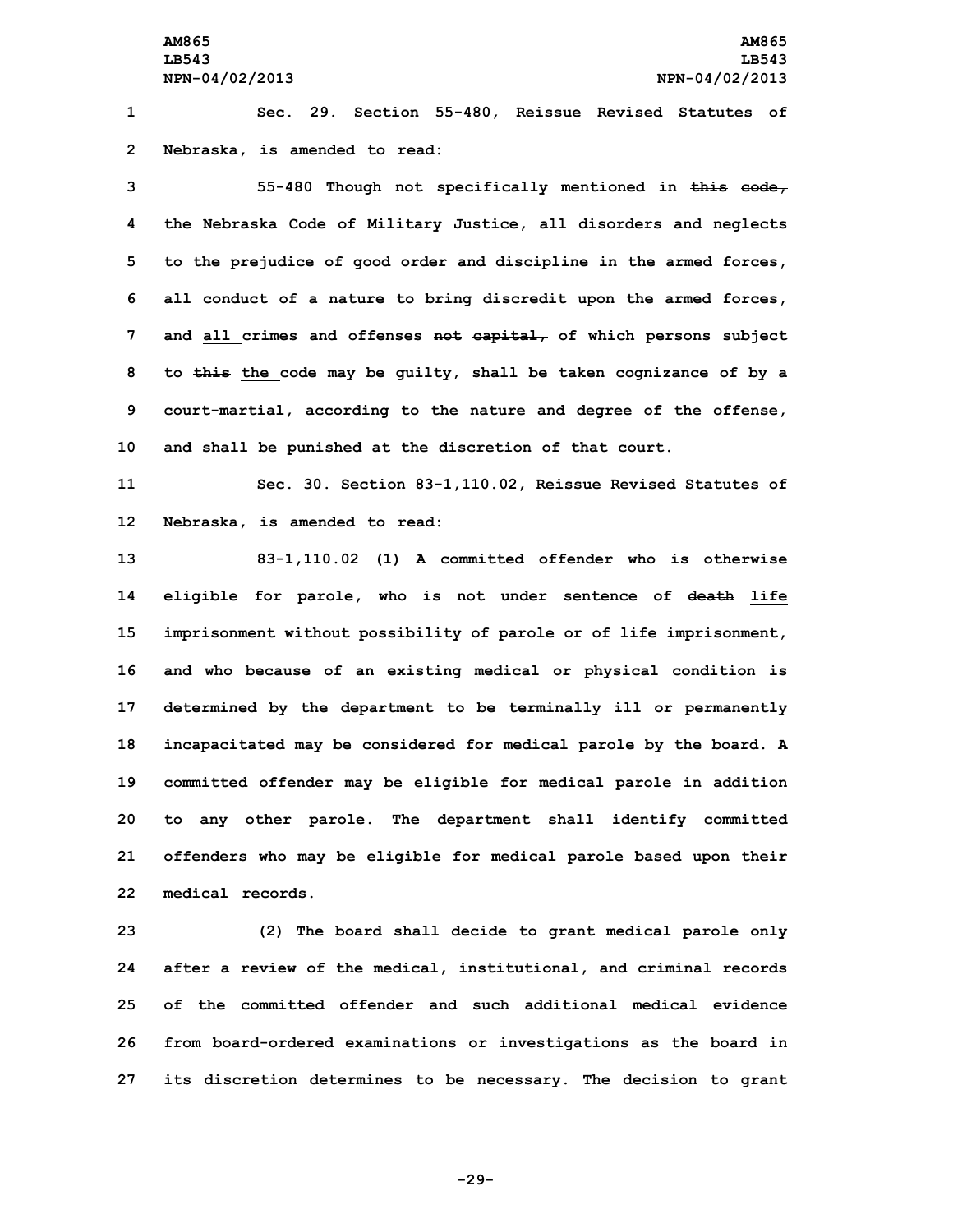**1 medical parole and to establish conditions of release on medical 2 parole in addition to the conditions stated in subsection (3) of 3 this section is within the sole discretion of the board.**

 **(3) As conditions of release on medical parole, the board shall require that the committed offender agree to placement for medical treatment and that he or she be placed for <sup>a</sup> definite or indefinite period of time in <sup>a</sup> hospital, <sup>a</sup> hospice, or another housing accommodation suitable to his or her medical condition, including, but not limited to, his or her family's home, as specified by the board.**

 **(4) The parole term of <sup>a</sup> medical parolee shall be for the remainder of his or her sentence as reduced by any adjustment for good conduct pursuant to the Nebraska Treatment and Corrections 14 Act.**

**15 Sec. 31. Section 83-4,143, Revised Statutes Cumulative 16 Supplement, 2012, is amended to read:**

 **83-4,143 (1) It is the intent of the Legislature that the court target the felony offender (a) who is eligible and by virtue of his or her criminogenic needs is suitable to be sentenced to intensive supervision probation with placement at the incarceration work camp, (b) for whom the court finds that other conditions of <sup>a</sup> sentence of intensive supervision probation, in and of themselves, are not suitable, and (c) who, without the existence of an incarceration work camp, would, in all likelihood, be sentenced to prison.**

**26 (2) When the court is of the opinion that imprisonment is 27 appropriate, but that <sup>a</sup> brief and intensive period of regimented,**

**-30-**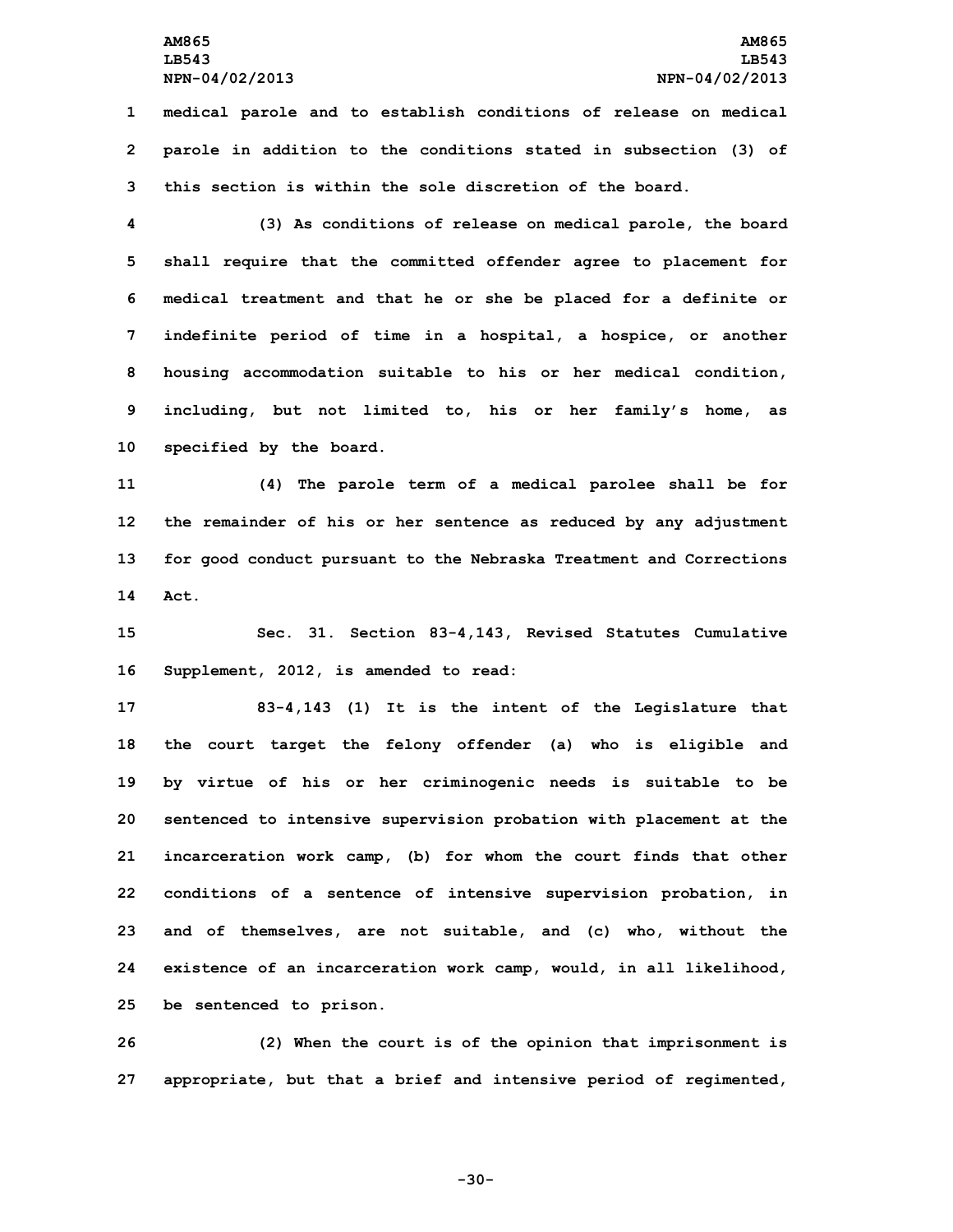**structured, and disciplined programming within <sup>a</sup> secure facility may better serve the interests of society, the court may place an offender in an incarceration work camp for <sup>a</sup> period not to exceed one hundred eighty days as <sup>a</sup> condition of <sup>a</sup> sentence of intensive supervision probation. The court may consider such placement if the offender (a) is <sup>a</sup> male or female offender convicted of <sup>a</sup> felony offense in <sup>a</sup> district court, (b) is medically and mentally fit to participate, with allowances given for reasonable accommodation as determined by medical and mental health professionals, and (c) has not previously been incarcerated for <sup>a</sup> violent felony crime. Offenders convicted of a crime under sections section 28-303 or 28-319 to 28-322.04 or of any capital crime are not eligible to be placed in an incarceration work camp.**

 **(3) It is also the intent of the Legislature that the Board of Parole may recommend placement of felony offenders at the incarceration work camp. The offenders recommended by the board shall be offenders currently housed at other Department of Correctional Services adult correctional facilities and shall complete the incarceration work camp programming prior to release on parole.**

 **(4) When the Board of Parole is of the opinion that <sup>a</sup> felony offender currently incarcerated in <sup>a</sup> Department of Correctional Services adult correctional facility may benefit from <sup>a</sup> brief and intensive period of regimented, structured, and disciplined programming immediately prior to release on parole, the board may direct placement of such an offender in an incarceration work camp for <sup>a</sup> period not to exceed one hundred eighty days as**

**-31-**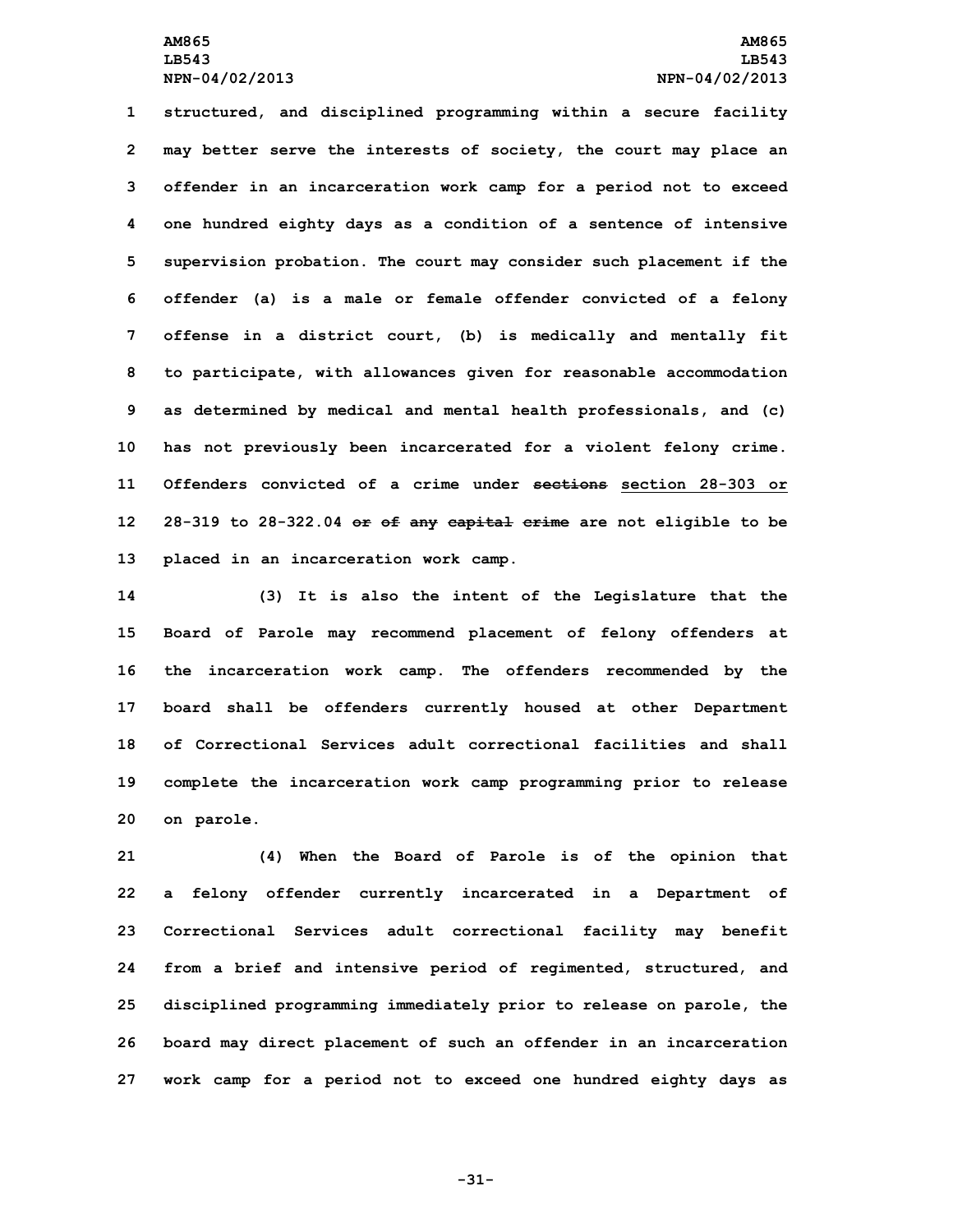**LB543 LB543**

 **<sup>a</sup> condition of release on parole. The board may consider such placement if the felony offender (a) is medically and mentally fit to participate, with allowances given for reasonable accommodation as determined by medical and mental health professionals, and (b) has not previously been incarcerated for <sup>a</sup> violent felony crime. Offenders convicted of a crime under sections section 28-303 or 28-319 to 28-322.04 or of any capital crime are not eligible to be placed in an incarceration work camp.**

 **(5) The Director of Correctional Services may assign <sup>a</sup> felony offender to an incarceration work camp if he or she believes it is in the best interests of the felony offender and of society, except that offenders convicted of <sup>a</sup> crime under sections section 28-303 or 28-319 to 28-321 or of any capital crime 28-322.04 are not eligible to be assigned to an incarceration work camp pursuant to this subsection.**

 **Sec. 32. Original sections 23-3406, 24-1106, 25-1140.09, 28-104, 28-303, 29-1602, 29-1822, 29-2004, 29-2005, 29-2006, 29-2020, 29-2027, 29-2282, 29-2407, 29-2801, 29-3205, 29-3920, 29-3928, 29-3929, 29-3930, 55-480, and 83-1,110.02, Reissue Revised Statutes of Nebraska, and sections 28-105, 29-1603, 29-2204, 29-2261, 29-3922, and 83-4,143, Revised Statutes Cumulative Supplement, 2012, are repealed.**

 **Sec. 33. The following sections are outright repealed: Sections 24-1105, 28-105.01, 29-2519, 29-2521, 29-2521.01, 29-2521.03, 29-2521.04, 29-2521.05, 29-2523, 29-2524.01, 29-2524.02, 29-2525, 29-2527, 29-2528, 29-2811, and 83-1,132, Reissue Revised Statutes of Nebraska, and sections 29-2520,**

**-32-**